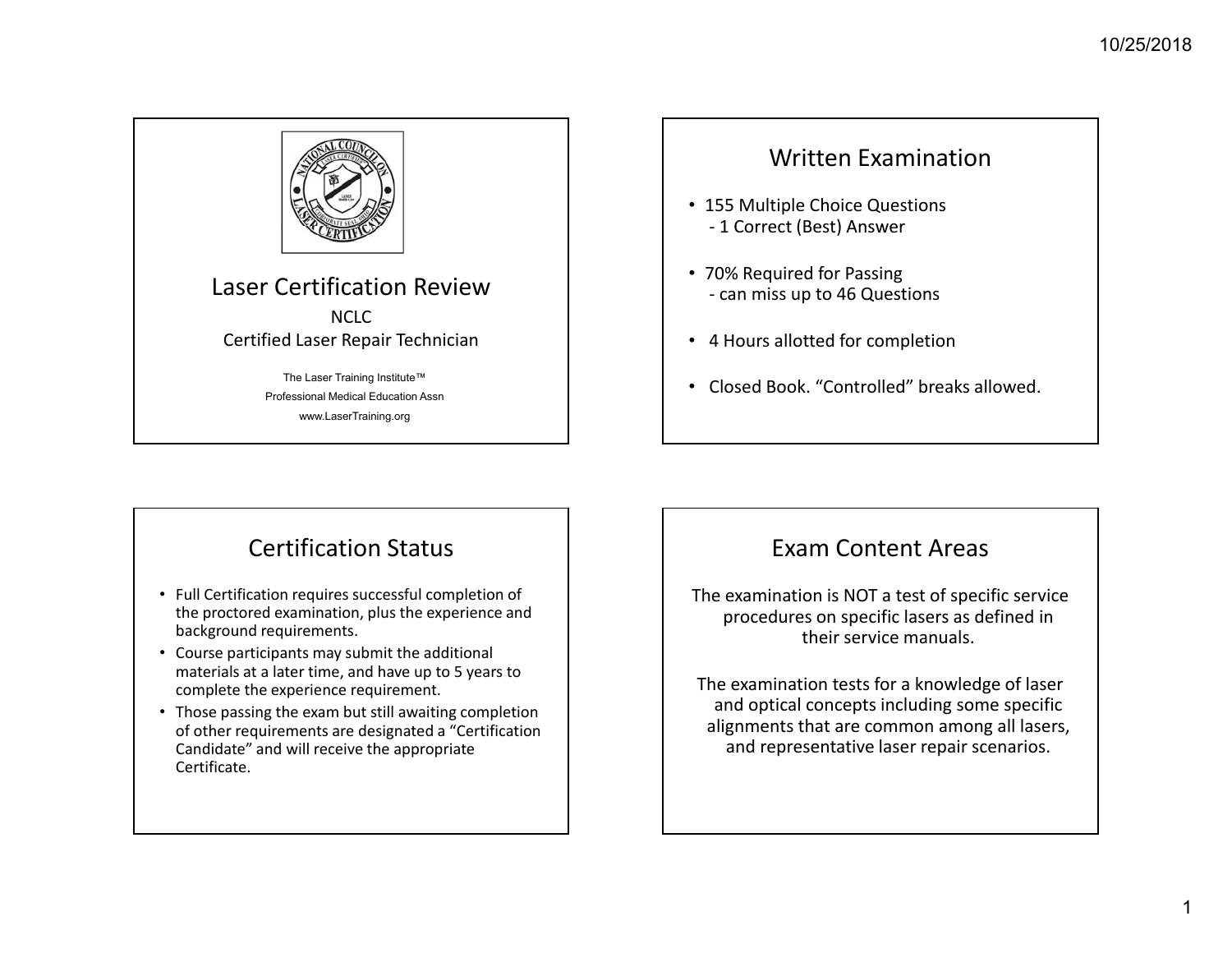#### Exam Content Areas

The areas of testing for various NCLE Laser Certifications basically boil down to the areas of:

> (1) Laser Concepts (2) Tissue Effects, and (3) Safety

‐ as defined by the American Society for Laser Medicine & Surgery, and ANSI in their recommendations.

#### Exam Content Areas

For the CLRT Credential: Safety – 16% 25 Q

Laser & Energy Concepts – 33% 51 Q

Laser Repair/Technical – 47% 73 Q

Tissue Interactions – 4% 6  $6Q$ 

#### # of Questions by Area

SAFETY

- Administrative 2
- ANSI Regulations Agencies 6
- Eye‐Skin Hazards 7
- Non‐beam Hazards 2
- Hazard Evaluation & Control 1
- Safety Practices ‐ 7

#### # of Questions by Area

#### LASER & ENERGY CONCEPTS

- Physics ‐ 8
- Optical Principles ‐ 14
- Energy Concepts ‐ 5
- Wavelength Identification ‐ 8
- History ‐ 1
- Equipment Considerations ‐ 15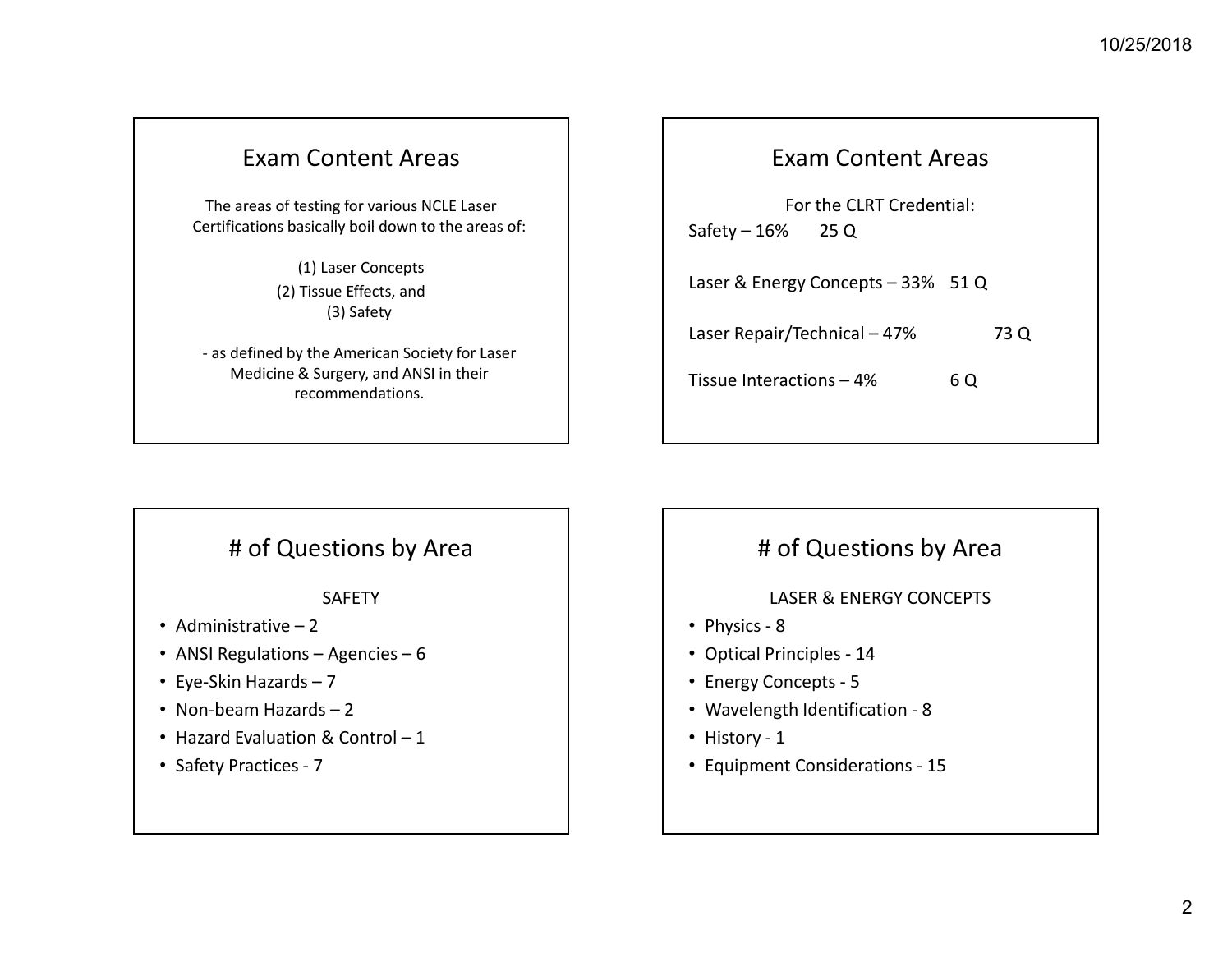#### # of Questions by Area

#### LASER REPAIR / TECHNICAL

- Alignments ‐ 10
- Case Studies ‐ 19
- Optics Cleaning ‐ 2
- Optical Principles for Service ‐ 14
- Power Measurement ‐ 7
- Tubes & Resonators ‐ 7

#### # of Questions by Area

#### LASER REPAIR / TECHNICAL

- Power Supplies ‐ 7
- Component I.D. ‐ 5
- Safety Practices for Service ‐2
- Flashlamps ‐ 3

#### # of Questions by Area

TISSUE INTERACTIONS

- Thermal 4
- PhotoAcoustic 1
- PhotoChemical 1
- PhotoDisassociation ‐ 0

#### Review Format

Each slide in this review will relate to the "Content Area" classification of <sup>a</sup> specific question on the exam, but will not be specific about the question asked.

Each slide will note the category of the content area covered, and it is possible that more than one question is asked within that slides content area.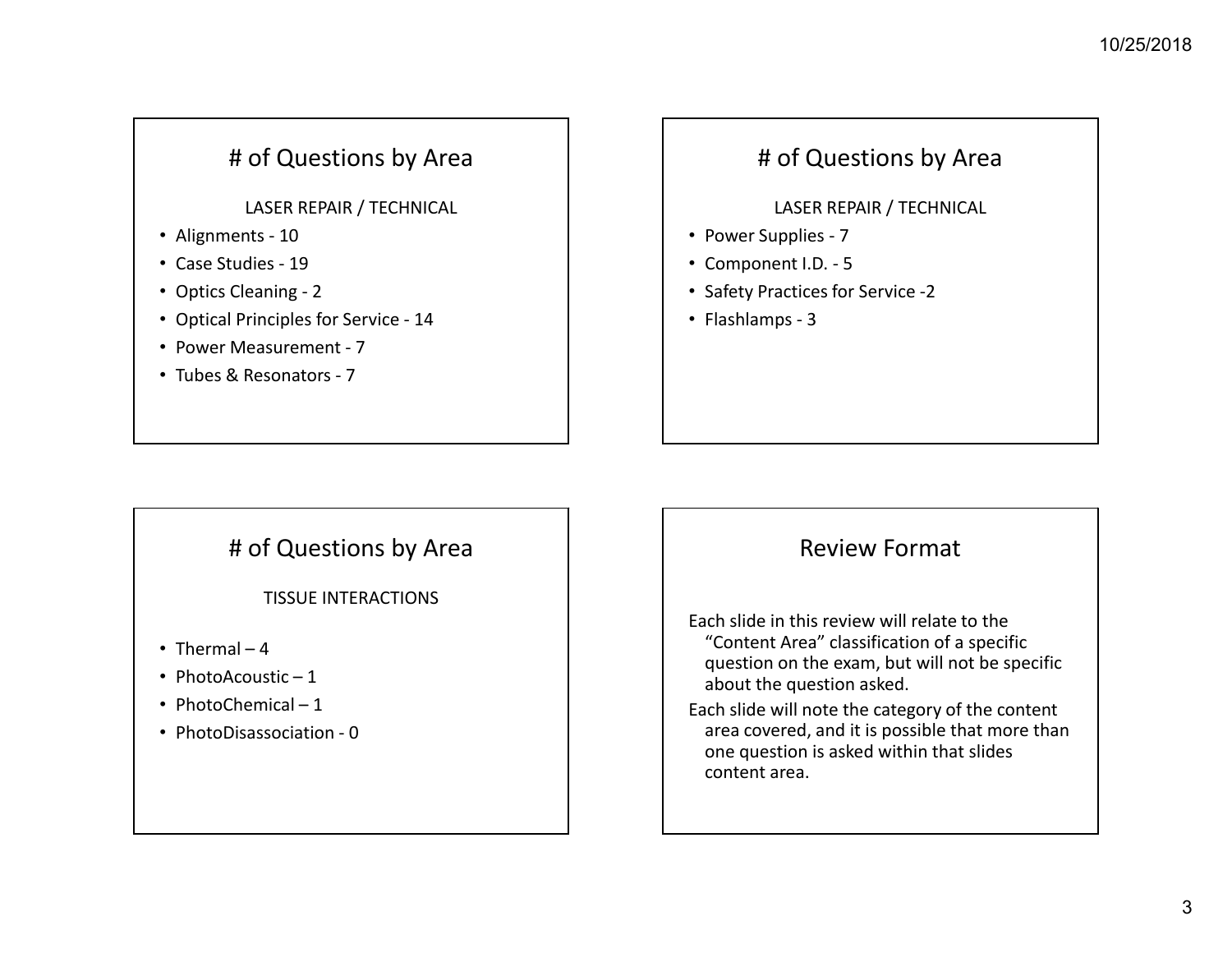### Laser Safety

#### ANSI LASER CLASSIFICATIONS

- Classes 1‐4
- All Surgical Lasers are Class 4
- Class 4 all precautions required all the time in the NHZ
- Anything over 0.5w avg power or anything that burns eye or skin is Class 4

# Repair / Technical

- Review the required sequence of alignments in any laser. Power Tweaking, Aiming beam coincidence, Delivery system
- Proximal changes affect all "downstream" optics.

### Laser & Energy Concepts

- Characteristics of Fibers
	- Transmitting vs Contact Tip Fibers
	- Bare Fibers versus Handpieces & other Delivery Optics (i.e. slit lamps)
	- Fiber divergence
	- Principles of total internal reflection created by changes in refractive index
	- Typical fiber sizes
	- Wavelengths amenable to fiber transmission

#### Laser & Energy Concepts

- Power Density (PD) effects on Tissue
- Power Density Parameters
	- Spot Size (Rapid Change)
	- Power (Slower Change)
- Techniques of changing Power Density with different delivery devices (i.e. focusing or collimated handpieces, bare fibers, waveguides)
- Too High PD is "clean" but loses control
- Too Low PD is controllable, but causes charring, burning and scarring.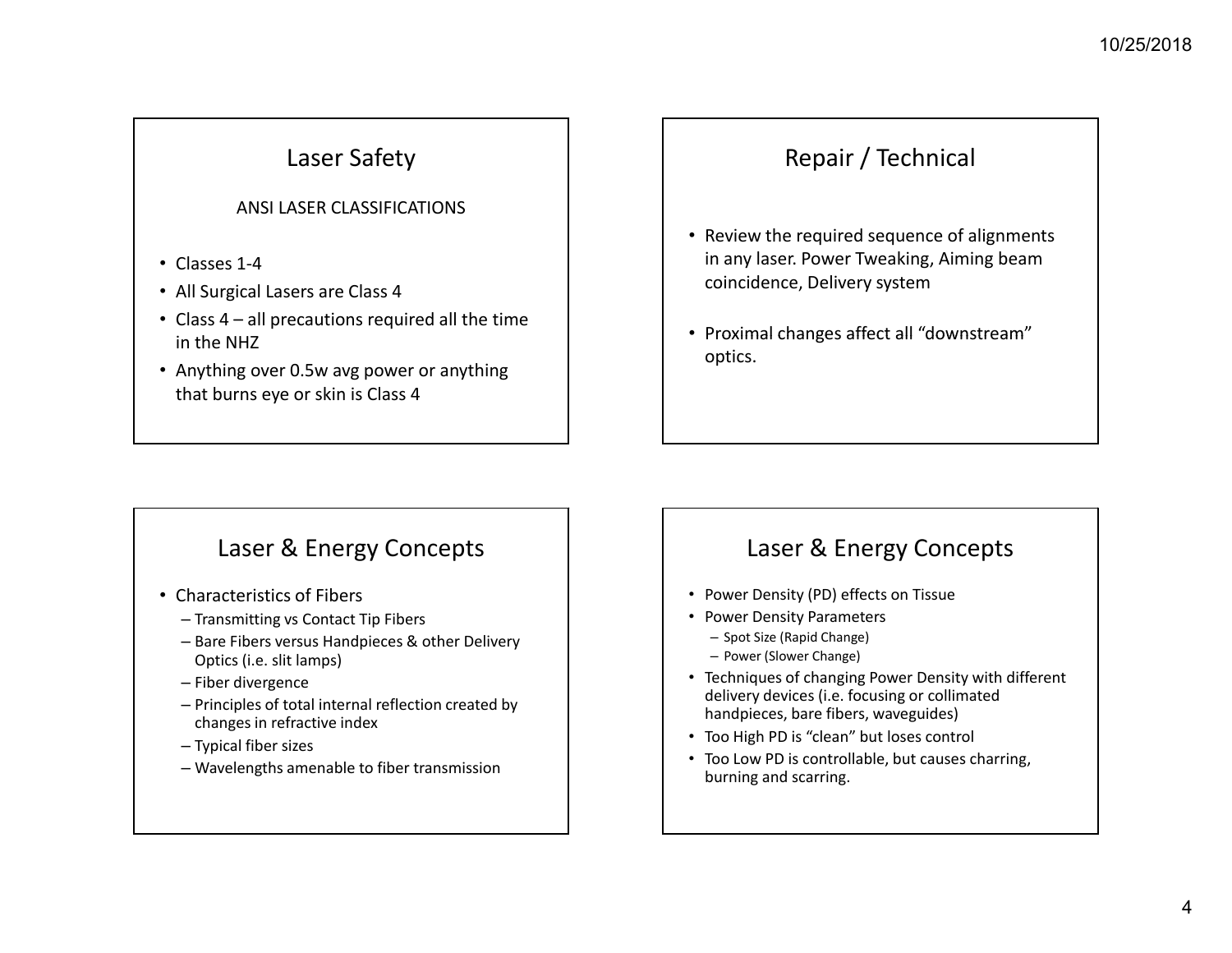- Ion Laser Power Supply Characteristics
	- Rectified AC Line Voltage <sup>~</sup> 240v
	- Passbank Current or Voltage Regulation
	- Typical 30‐50 amp draw
	- Tube voltage at full operational power or current is best gauge of tube condition. – actually looking at the combination of V&I condition is better.
	- Over voltage <sup>=</sup> Tube Overpressure (burn off)
	- Low Voltage <sup>=</sup> Tube Underpressure (fill from reservoir – "ballast tank" – caution not to overfill )

# Repair / Technical

Ion Laser Tube Components

- Ceramic or Glass bore (tube)
- Surrounding Magnet to "squeeze" the ionized plasma into the middle of the bore
- Anode / Cathode
- "Getter" which pulls out impurities such as hydrogen which may be in the tube
- Brewster windows at each end to seal the tube

### Laser & Energy Concepts

#### **HISTORY**

- Einstein theory of stimulated emission based on photovoltaic cells
- Schawlow / Townes theoretical paper on optical masers
- Ted Maiman First Laser Ruby
- Dr Goldman father of lasers in medicine

#### Laser & Energy Concepts

#### Surgical Laser Fibers

- Transmitting fibers that diverge 10-20 degrees, can touch tissue or be used off tissue
- "Contact" fibers that have sharp or ball tips that simply get hot and cut tissue
- Sapphire contact tips added to the end of the fiber catheter that converts the light energy into heat and works almost exclusively as <sup>a</sup> "hot knife"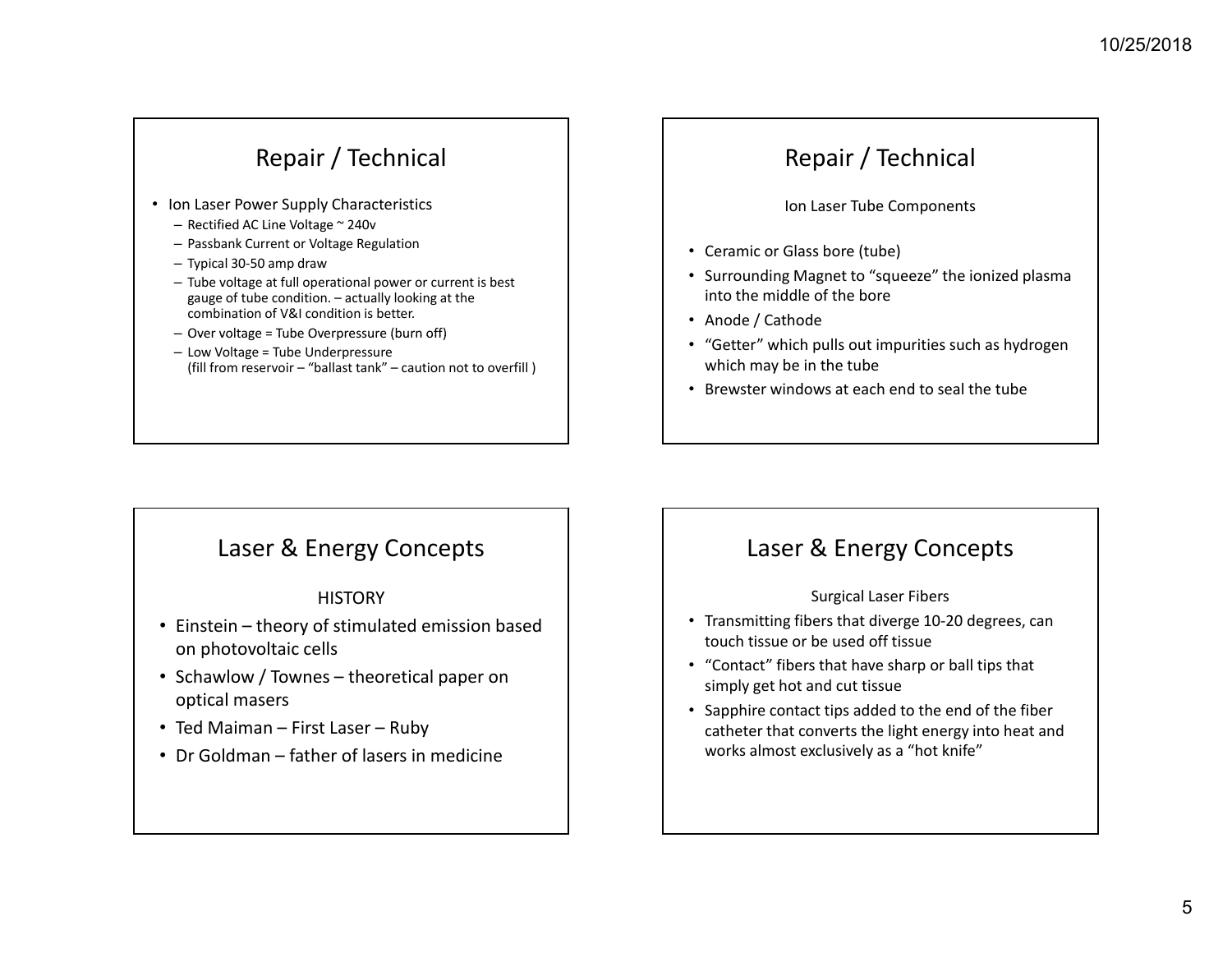#### LASER ACRONYM

- **L** IGHT
- **A** MPLIFICATION, by the
- **S** TIMULATED
- **E** MISSION of
- **R** ADIATION

HINT: When a slide contains ONLY one bullet point, or one item such as this, you're pretty much assured that you're look at the answer to a question. You just have to match it to the right question on the test.

### Repair / Technical

- CW Dye Laser Characteristics (I.E. Photodynamic Rx for Cancer)
	- Uses incoming beam from an Argon or KTP laser as it's power supply.
	- Produces CW Red light at about 630 nm
	- Spherical Integrators required to measure energy from many types of diffusers.
	- Monochrometer required to measure wavelength stability.

# Repair / Technical

Dye Solutions in Dye Lasers

- Dye replacement part of normal maintenance and it needs regular maintenance, including running of the laser
- Degraded dye solution shows up as lower energies from the laser, misfires, and wavelength instability of the output.
- Dye consists of the dye concentrate and typically uses an antifreeze (ethylene glycol) carrier along with C.O.T., and is considered <sup>a</sup> hazardous solution.

#### Repair Technical

Watts & Joules Conversion

- Watts x Seconds Joules
- 1.5 J at 10hz will show as 15w avg pwr (15J in one second)
- When measuring avg pwr at 10hz, just divide by 10 to get the J/pulse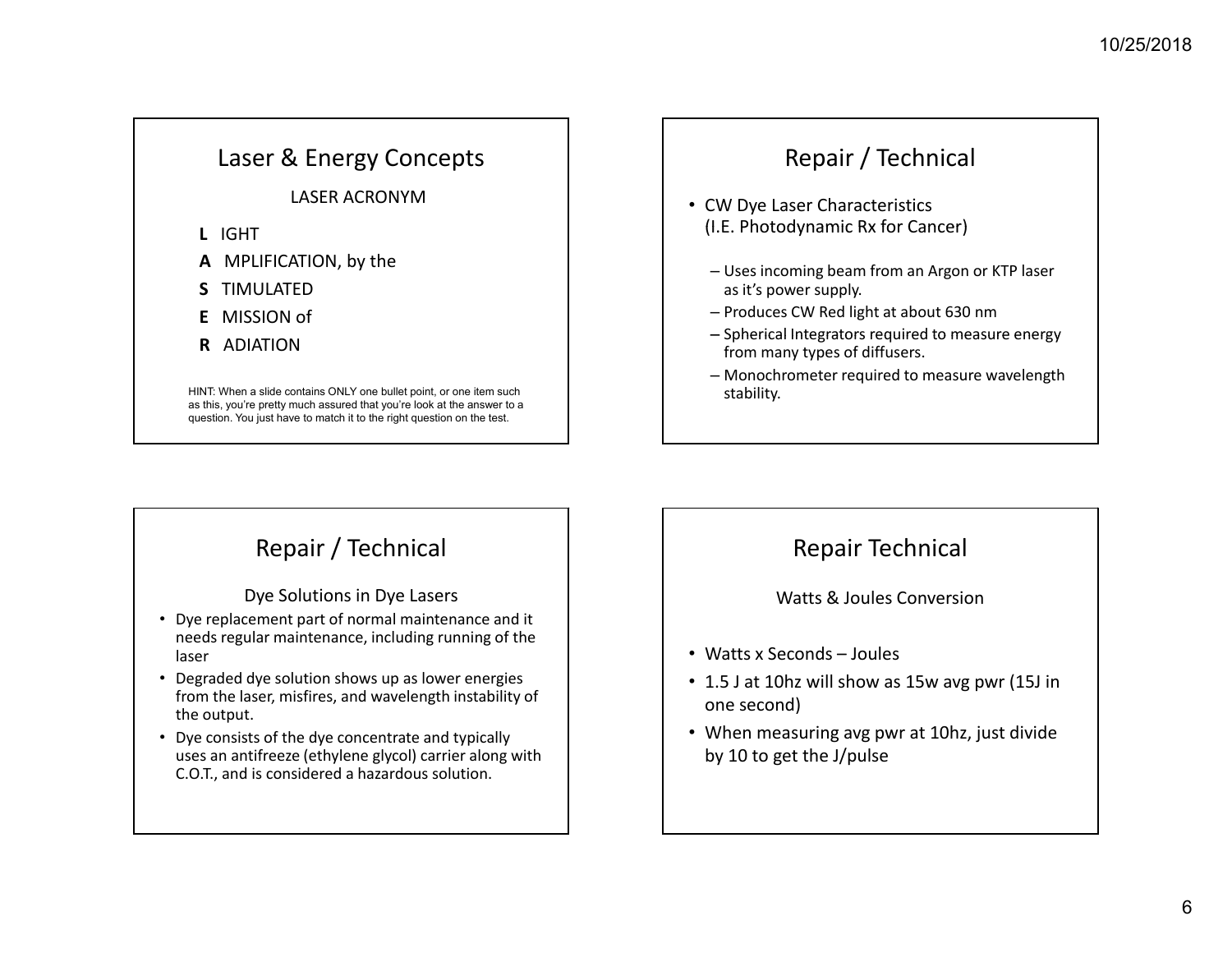• Typical Power/Energy Display & Measurement:

General Rule

- CW Lasers Watts
- Pulsed Lasers Joules or MilliJoules

(Even though you can use <sup>a</sup> power meter head to measure <sup>a</sup> pulsed laser by adjusting the rep rate.)

### Laser & Energy Concepts

- Typical Power/Energy Display & Measurement:
- Watts: CO<sub>2</sub>, CW Nd:Yag, CW Dye, Argon, Many Surgical Diodes
- Milliwatts: Ophthalmic Diode Laser
- Joules: Ho:Yag, Alexandrite, Ruby, Pulsed Dye for vascular, Q‐Switched Tattoo Nd:Yag
- Millijoules: Q-Switched Ophthalmic Nd:Yag, Pulsed Dye Green for lithotripsy

# Repair / Technical

Q‐Sw Ophthalmic Yag – Alignment

- The capsule which is the target is right against the new lens so pitting this lens must be avoided.
- Deferring to mfg specs, alignment of the red dot & spark is centered on X‐Y axis, but the spark is placed just "behind" the red dot in the Z axis (depth) so that the red dot focuses on the capsule and the spark occurs just behind it to create the shock wave to rip the membrane, but sparing the lens.

# Repair / Technical

#### Use of Attenuators:

- Aiming beam brightness
- Some sealed tube CO<sub>2</sub> Lasers because unstable at very low currents.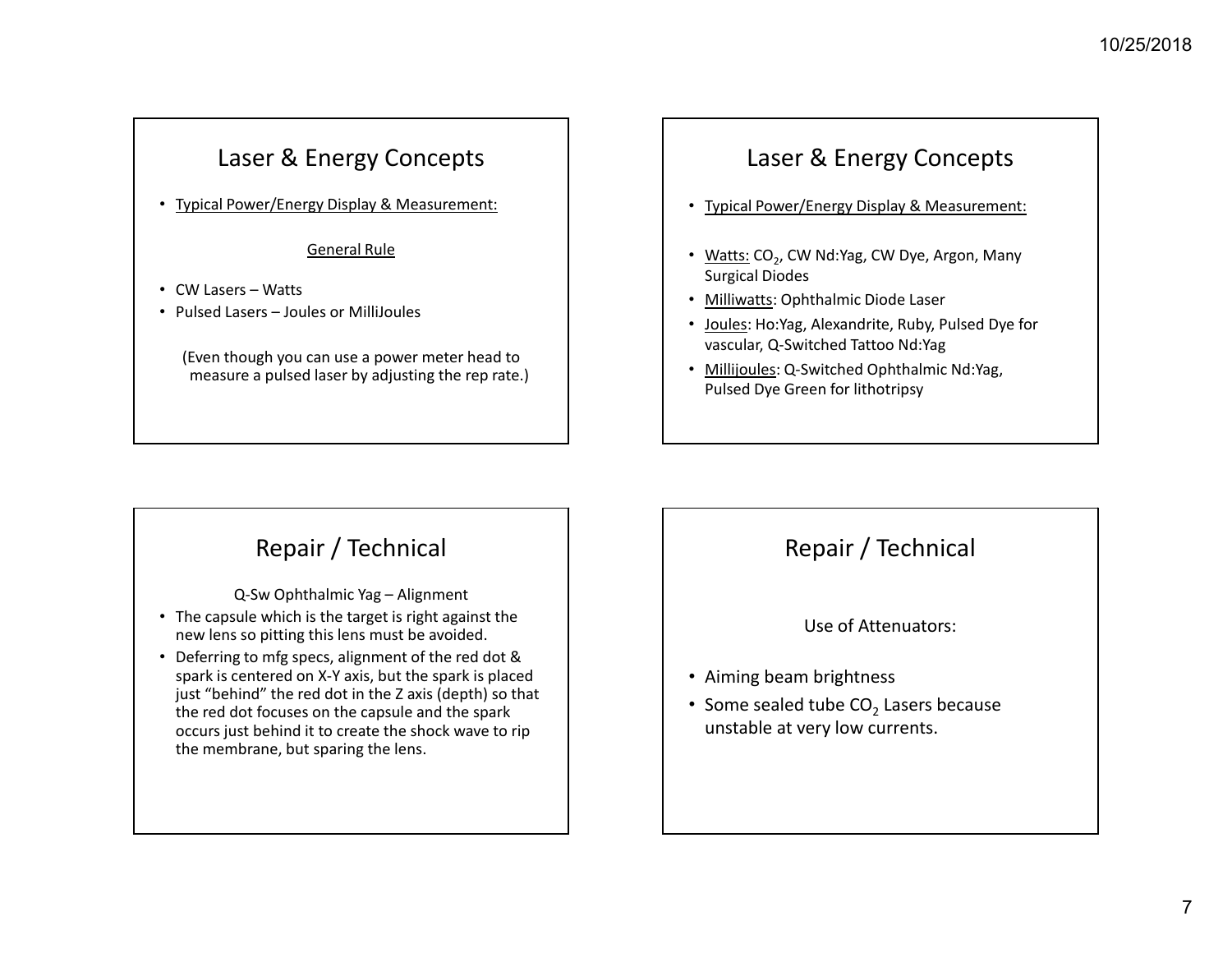#### Diode Laser Troubleshooting

- Calibrated annually
- It either works or not no optical assemblies except for delivery optics, and no optical adjustments.
- Total power output is frequently the sum of multiple diodes.
- Diodes are also used as the pump source on some solid state lasers. (DPSS Lasers)

# Repair / Technical

#### Brewster Windows

- Purpose enhance transmission (reduce reflections)
- Angle 57.3 degrees (for quartz) where the surface does not reflect the light of one linear polarization
- Importance of keeping clean power loss in ion laser.
- Can be used anywhere, but typically in ion lasers. (Argon & Krypton Ion Lasers)
- Use of protective covers that are sometimes pressurized with gas flow to reduce dust.

### Laser & Energy Concepts

Time Periods (usually related to pulsing)

- Seconds or Milliseconds, 10-<sup>3</sup>s, usually "long" pulse (i.e. Hair lasers typically 10‐100ms)
- MicroSeconds Faster Pulses  $\sim$  10<sup>-6</sup>s frequently associated with shock waves (i.e. Ho:Yag Lithotripsy)
- NanoSeconds & PicoSeconds 10<sup>-9</sup> & 10<sup>-12</sup>s – "sparking" as in (i.e. Q‐Switched or Mode Locked lasers)

#### Laser & Energy Concepts

#### PULSING

- "Gated" (timed) vs. true Laser Pulse – Electrical Control or Mechanical Chopper
- Electrically "Spiking" the driving current
- Acoustic Optical & Electro Optical
- Optical Crystals & Cells
	- Pockel's Cells for Q‐Switching, nanosecond
	- Dye Cell for Mode Locking, picosecond train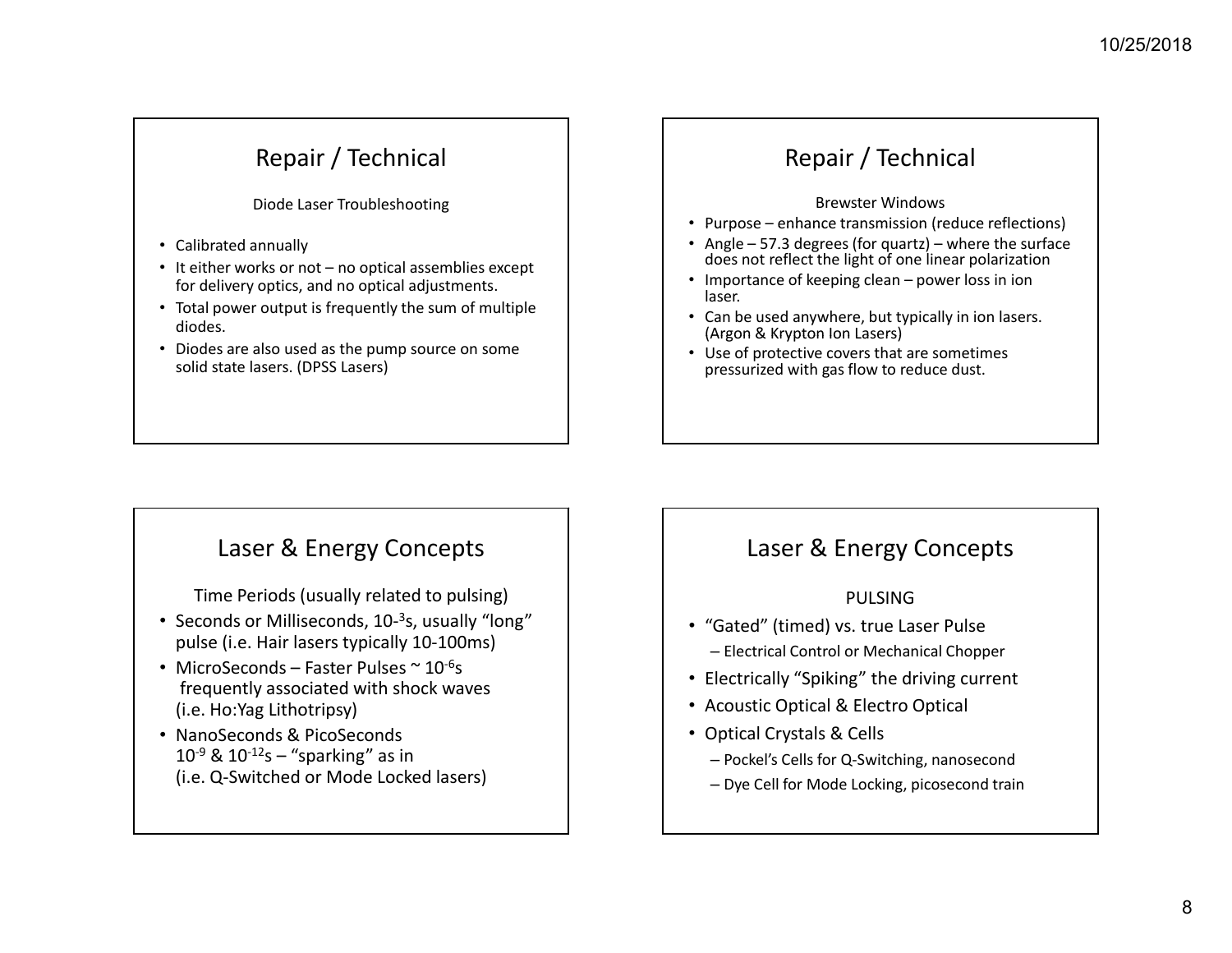CO $_{\rm 2}$  Laser Gases

- Laser Gas Mixture Mostly He, lesser N<sub>2,</sub> and lowest % CO<sub>2</sub>. N<sub>2</sub> gives it the characteristic purple/pink color.
- Sealed tube lasers added catalysts/inhibitors.
- Purge Gases compressed air, or bottled N<sub>2</sub>. Needs to be filtered. Only keeps smoke off the lens.
- Problems with tank swapping between Laser Gas and N<sub>2</sub> purge gas.

### Laser & Energy Concepts

#### Handpieces

- Focusing Handpieces mostly for incisions/ablations. Shorter the focal length the smaller the spot & shorter the depth of field.
- Collimating Handpieces mostly for aesthetic use larger spot sizes and keeps it the same regardless of slight movements – consider hazards at distance.

### Repair / Technical

LAMPS (Flash Lamps)

- Pressurized explosion hazard eye protection & caution required.
- Cleaning precautions no rigorous rubbing clean gently like an optic.
- Failure may be gradual symptoms of repeated start attempts & "cracking" noise (bad D.I. water can mimic this)

### Repair / Technical

LAMPS (Flash Lamps)

- Typical life of 150‐200 hours CW
- Typical 100K to 250K shots Pulsed
- Anode / Cathode Note the polarity
- Flow‐Tube used to direct the water tightly around the lamp for cooling – must be kept clean.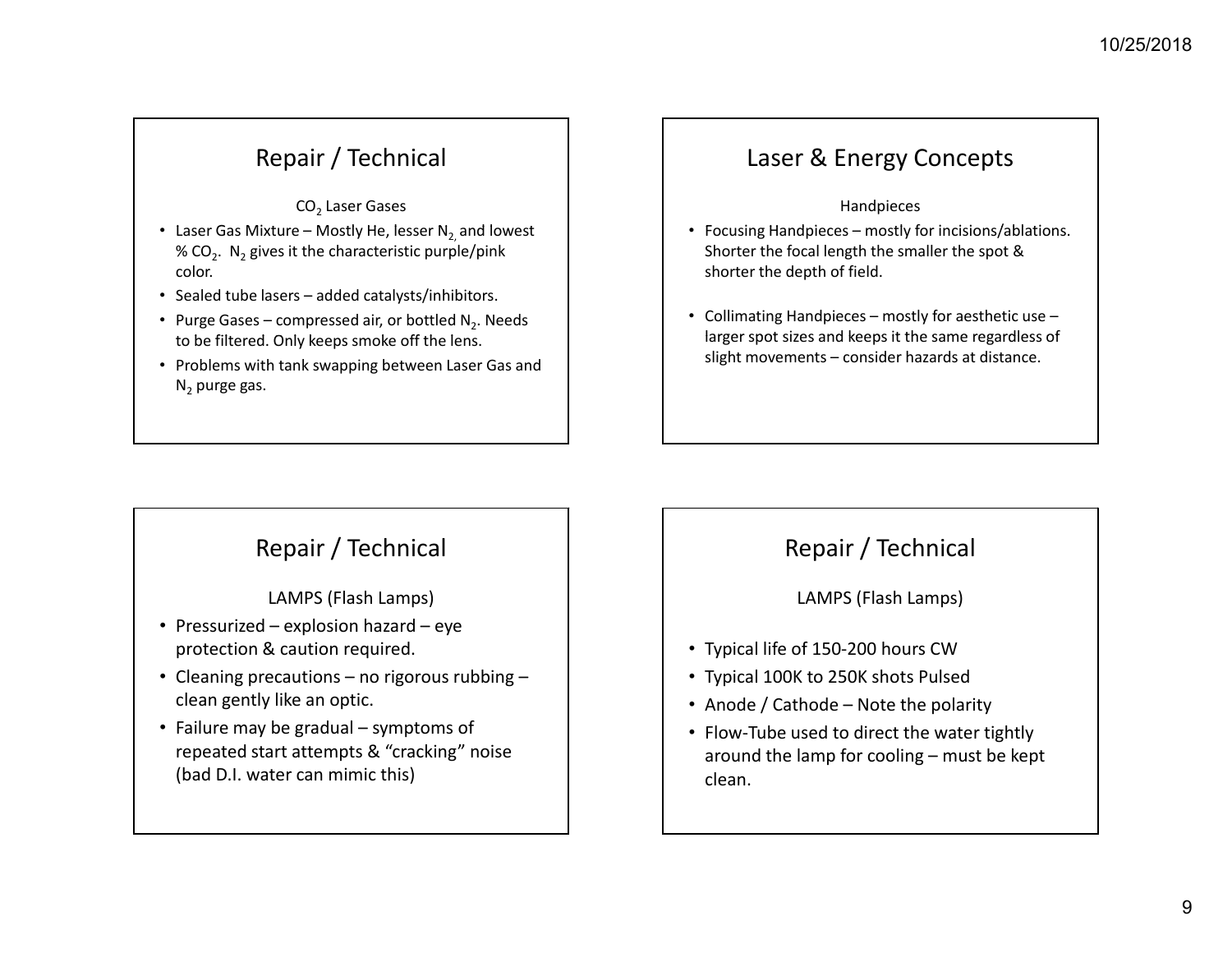Laser Output Calibrations

- Recommended annually (per Mfg specs)
- +/‐ 20% Variance High, Mid, Low
- CFRs require that manufacturers must provide detailed procedure upon request
- Your own external meter should itself be sent in for calibration to <sup>a</sup> national standard – suggested annually

# Laser Safety

Skin Burns to Service Technicians

- Possible with any laser
- $\textsf{CO}_2$  greatest burn hazard
- Touching fiber outputs will burn even if the laser does not – including contact tips
- Electrical burns also possible

# Repair / Technical

#### Laser Internal Power Detection

- CO<sub>2</sub> & Er:Yag use shutter to totally dump beam into calorimeter – so during use meter reading is only memory or current.
- Nd:Yag, KTP, Argon and others use <sup>a</sup> beam splitter to create <sup>a</sup> small optical "shunt" into the meter, so the meter reflect the actual value during use

#### Laser Safety

#### Hazardous Reflections

- Service personnel are exposed to open housings which create greater risks of accidental exposure
- Surgical instruments can be "anodized" to create <sup>a</sup> micro‐rough surface and reduce reflections
- Instruments can be "ebonized" to make them black, but this is primarily to reduce reflections from light sources which impairs the physicians vision.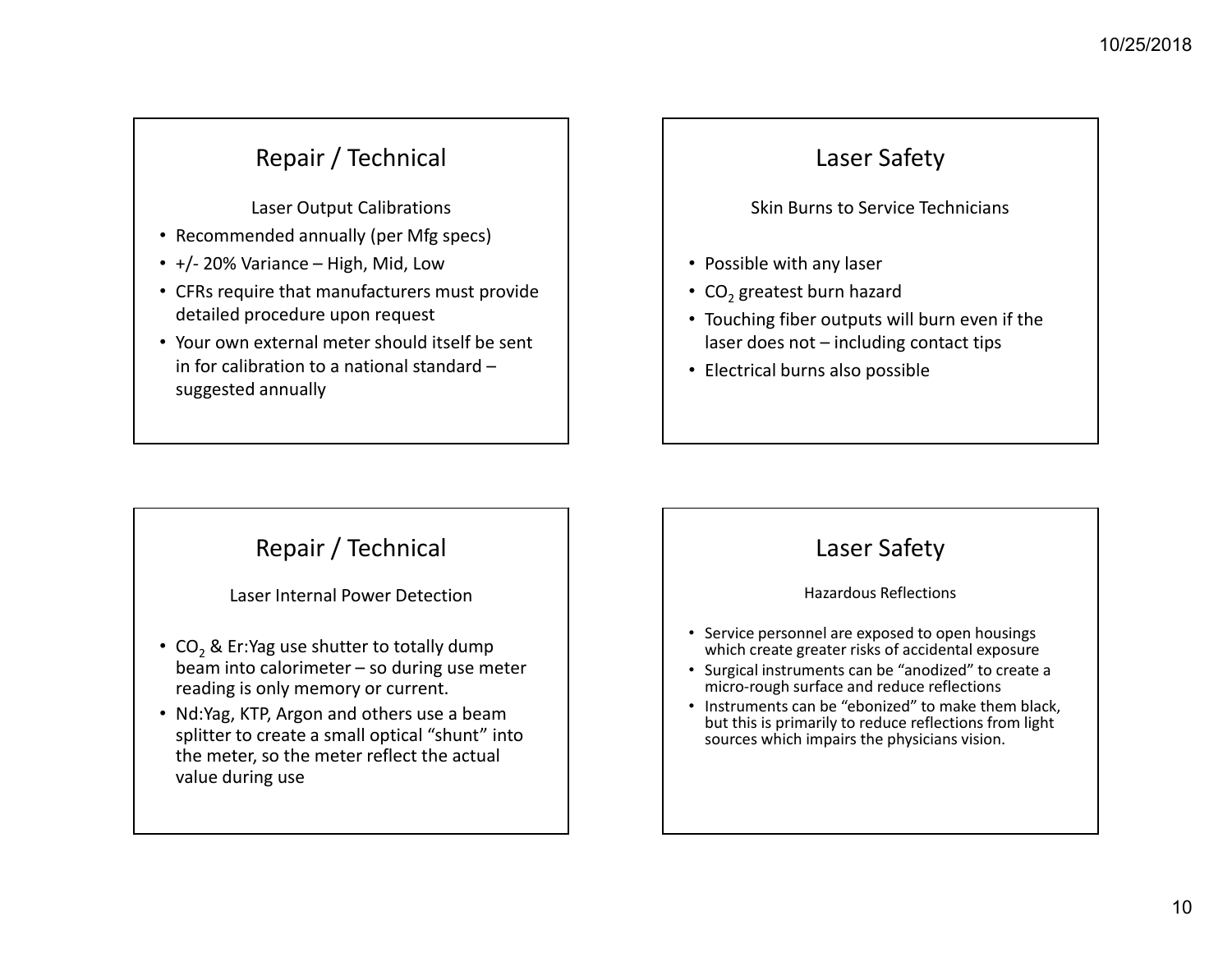Radiant Exposure (Energy Density)

- Measured in Joules / cm<sup>2</sup>
- Used when <sup>a</sup> "Dosage" parameter of the laser is required – also applies to IPL's.
- Generally used for Aesthetic/Derm procedures like hair removal – vascular lesions, etc.

# Repair / Technical

Practical Optical Principles

- Remove, Clean or Adjust ‐‐ ONLY ONE OPTIC AT A TIME.
- In an Optical train adjusting any optic will affect all the optics downstream of that one.
- Don't unnecessarily remove Optics for cleaning if they may be adequately cleaned in place.

# Repair / Technical

Pulse Energies vs. Pulse Rate

- Pulse Energy in Joules <sup>x</sup> Rate (prr) creates an "average" power in watts.
- Higher average powers don't necessarily mean <sup>a</sup> more "powerful" impact
- Higher energies require longer recovery time and hence lower maximum rates. – i.e. ‐shows up as problem if Q‐sw NdYag is foot activated too rapidly.

# Laser Safety

Direct Beam Hazards

- Eye burns or damage
- Skin burns
- Fires or burning of materials
- Accidental surgical perforations or incisions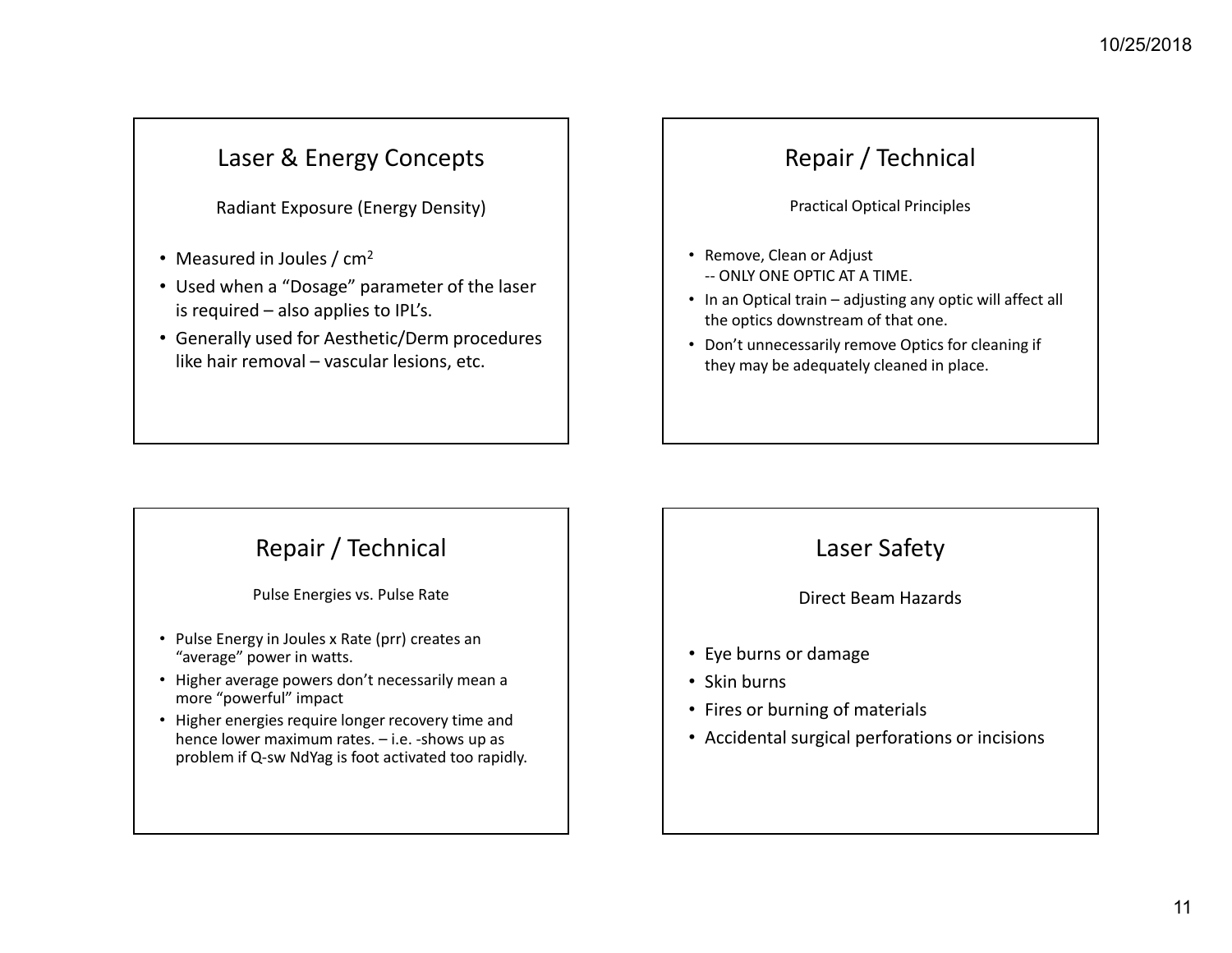### Laser Safety

#### Indirect Laser Hazards

- Laser Plume
- Electrical this is probably the most significant hazard to Repair Technicians, including direct laser beam hazards.
- Dyes & Solvents
- Laser Gases

### Laser & Energy Concepts

Wavelength Identification 8 Questions on Exam

# Repair / Technical

Anti Reflective Coatings (AR Coatings)

- Used to increase efficiency of optical "coupling" into optic & reduce losses.
- Coating faces the incoming laser beam.
- Coating is ¼ the wavelength of the laser
- Works by destructive interference pattern
- Identify by "V" or seeing the backside edge at <sup>a</sup> critical angle
- Inserting them wrong reduces the power output at best, and can destroy proximal optics at worst

# Repair / Technical

Near / Far Alignments (for most – not all ‐ lasers)

- •"Near" beam is closest to HeNe (aiming) and is reflective.
- "Far" beam is the beam combiner which passes the surgical laser & reflects the HeNe (aiming).
- Alternate between Near / Far adjustments
- Bring the HeNe back on top of the Burn spot each time.
- Note the mode structure when burning
- Checked on CO<sub>2</sub> by burning tongue blade and observing 2 P O O coincidence – use the delivery system that will actually be used during the case (focal lengths).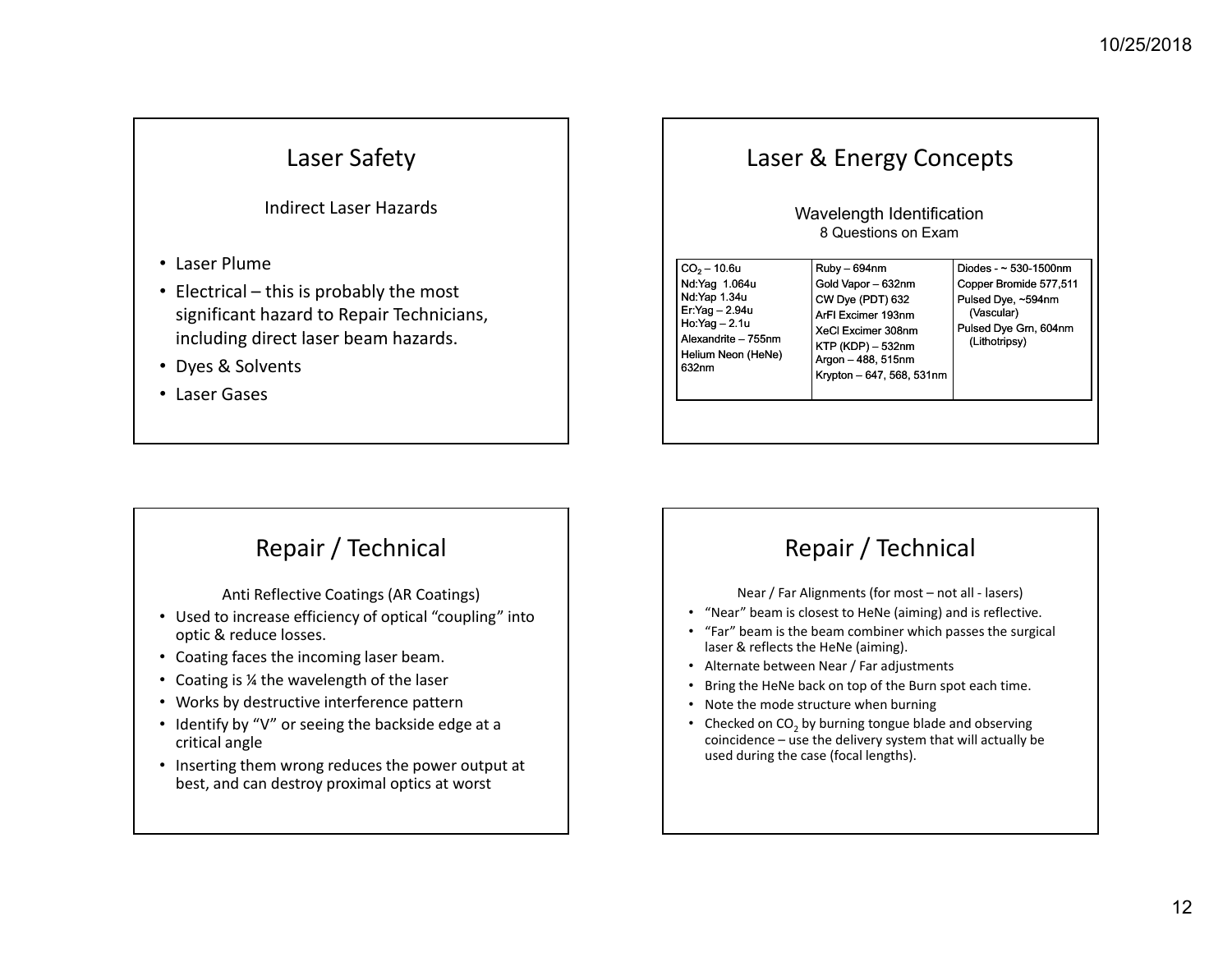# Laser Safety

Airway Fires

Though not directly related to laser service work, the consequences are so catastrophic that all laser personnel should be aware.

When using the laser directly in the airway, standard PVC (polyvinyl chloride) endotracheal tubes should NOT be used – and laser resistant tubes used instead.

# Repair / Technical

Beam Paths & Alignments – IR Lasers

- Thermal paper of any source
- Zap‐It paper for visualization
- Fluorescent Plates & UV illumination
- Infrared viewing scopes
- Anything to burn with CO<sub>2</sub> lasers



# Laser Safety

#### Retinal Hazards

- All wavelengths which pass through fluid
- Incorporates all visible light lasers
- Between approximately 400nm 1400nm
- Practical difference between hazards of visible vs infrared.
- Lens of eye increases power density by 100,000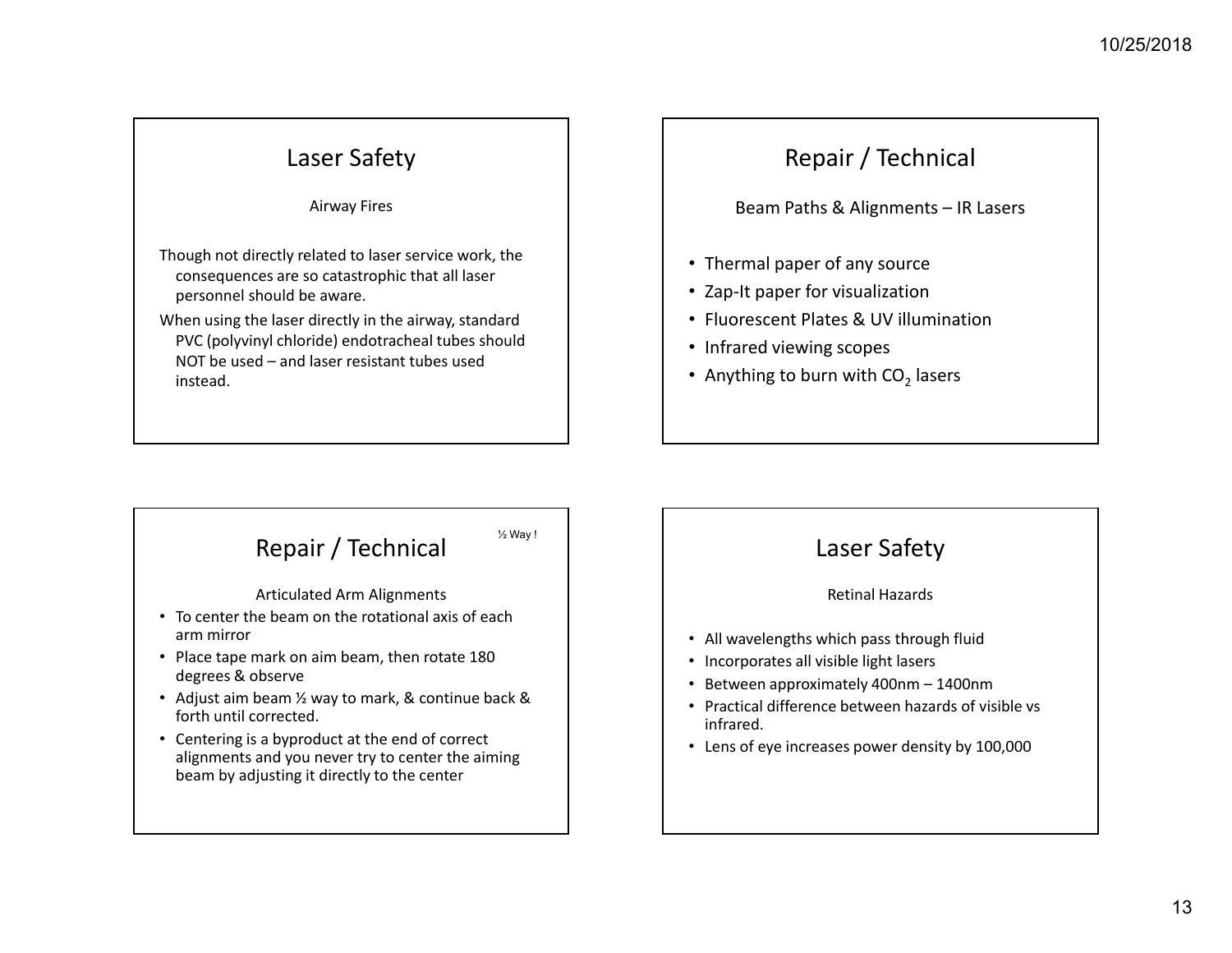Power / Energy Measurement

- Meter, plus various heads
- Generally heads for power in watts, and energy in joules.
- Can use <sup>a</sup> watt meter for some pulsed lasers if use prr of 10 hz.  $(1J \times 10\text{pps} = 10W)$ , or 10 J in 1 second)
- Importance of using large spot to avoid burning surface of meter.

# Repair / Technical

Front / Rear power mirrors

- Front mirror is the Partially Reflective, "Output Coupler" (OC), beginning of optical train.
- Rear mirror is High Reflectivity (HR), and is optically isolated from optical train so may be adjusted independently.
- "Walked" as a pair to peak power output

# Repair / Technical

Flowing Gas CO<sub>2</sub> Lasers Vacuum System

- Insufficient vacuum allows more molecules in tube & higher power output, but becomes unstable at low powers.
- Higher vacuum "thins out" the molecules and lowers max power output but increases the stability of low power outputs.

# Repair / Technical

Flowing Gas CO $_2$  Lasers Vacuum System

- Excessive vacuum can cause arcing of the anode/cathode and potential damage to laser electronics.
- Vacuum leaks can cause intermittent firing especially at lower powers.
- Mfg's procedures should be followed for doing <sup>a</sup> vacuum check on the system, and the high voltage circuit disabled.
- Vacuum pump oil changes or vane "resetting" can sometimes correct intermittent problems.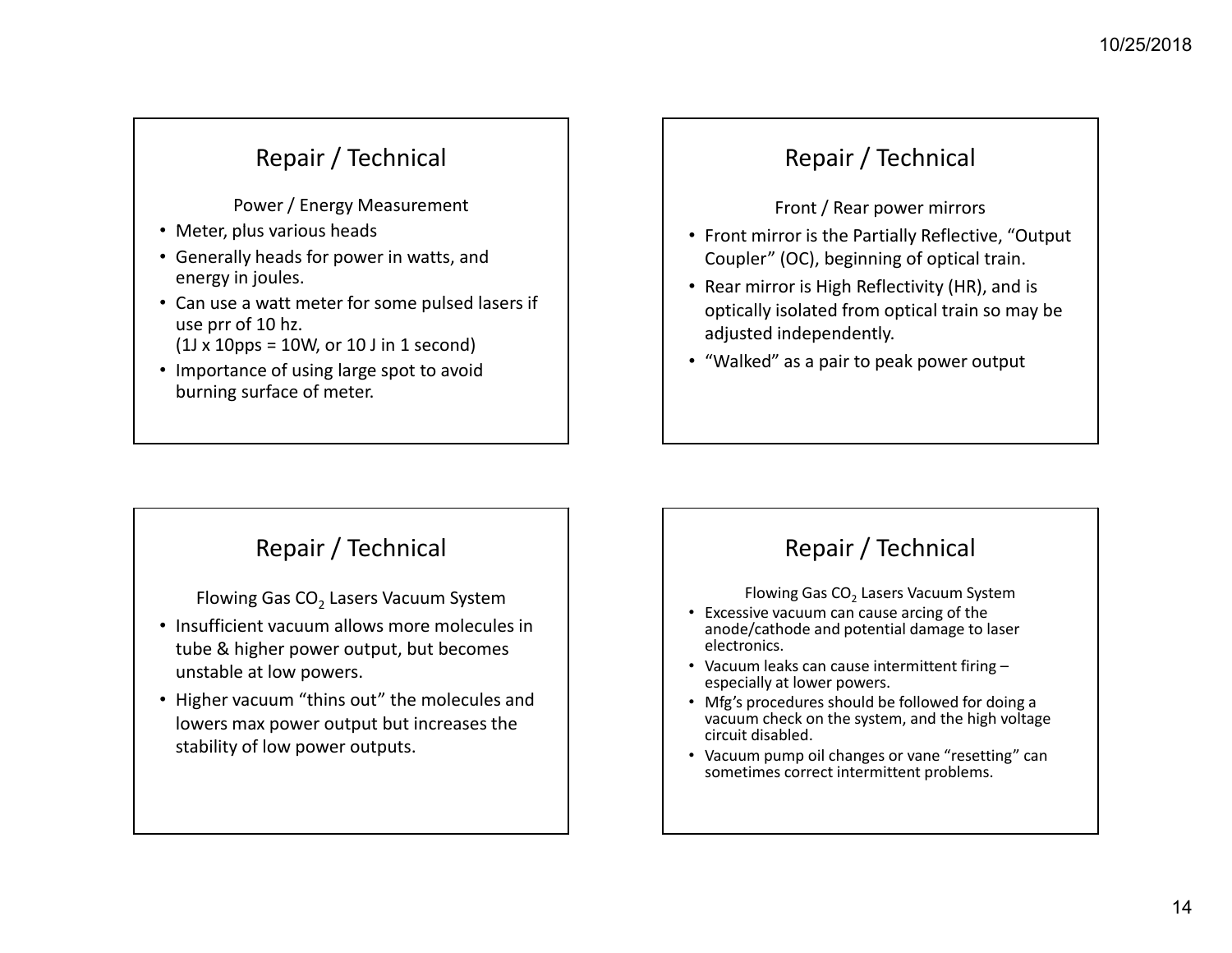Ho:Yag Optics

- High energy pulses are hard on fibers and internal optics.
- "Blast Shield" used to protect laser optics from fiber fragments when exploded.

# Laser Safety

Laser Plume (smoke from tissue)

- Obnoxious at best, and infectious at worst
- Smoke evacuation required by ANSI whenever plume is created.
- Treat tubing and filters as contaminated
- "Viral sized" face masks are consideredineffective and don't replace smoke evacuation, but no prohibition from using them with <sup>a</sup> smoke evacuator.

### Repair / Technical

Deionizer Cartridge / Crystals

- Required when coolant flows over anode/cathode of flashlamps to prevent conduction.
- Discoloration of crystals or conductivity of fluid can indicate need for change.
- When deteriorating, laser can suffer power losses or show intermittent firing.

### Laser & Energy Concepts

#### PHYSICS

- Stimulated vs Spontaneous Emission – Theory by Einstein as it related to photovoltaic
- Transition levels of electrons including metastable states
- Planck's constant defines differences in energy bands and resulting wavelengths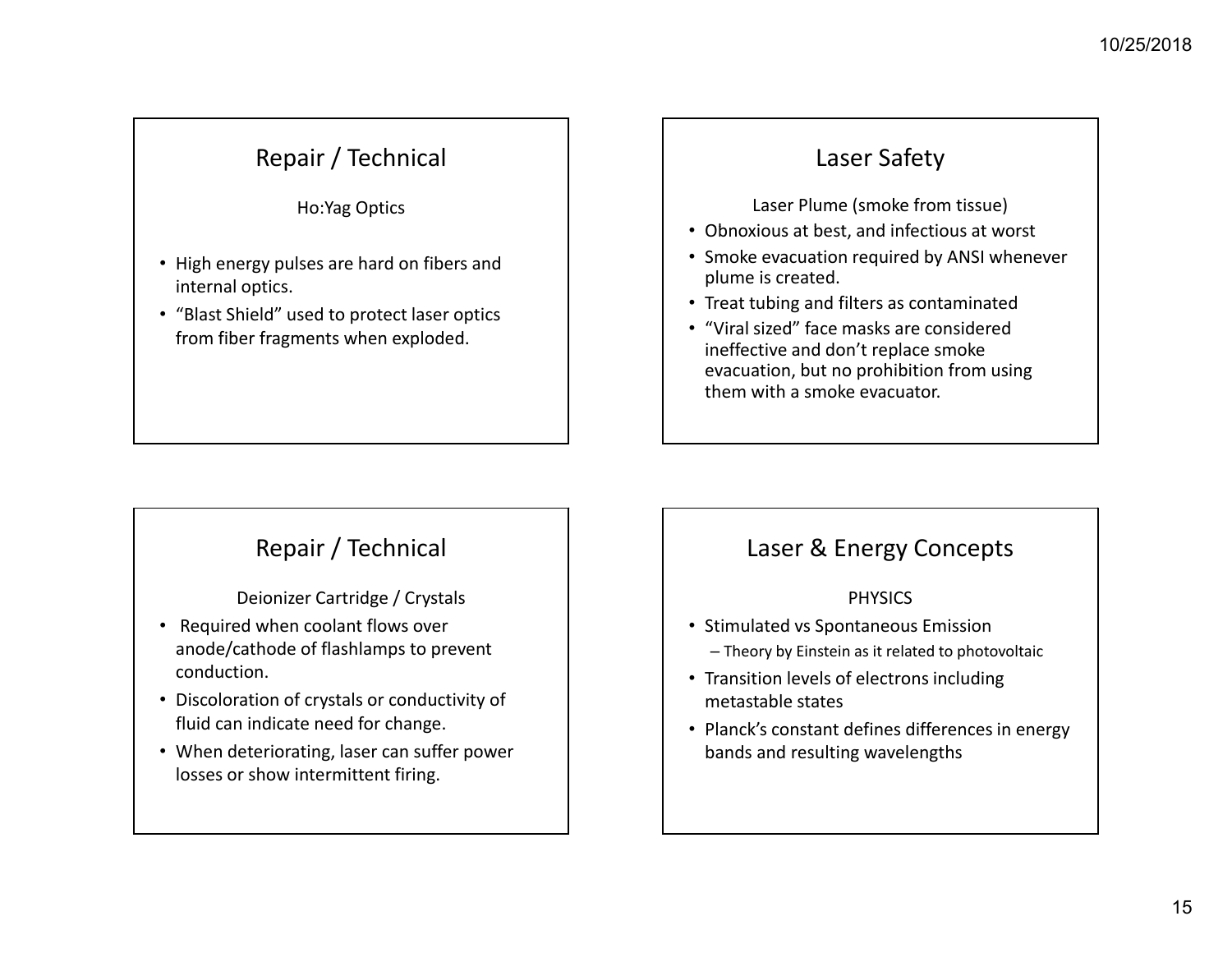# Tissue Interactions

Pulsed Laser "shock wave" applications

- Q‐switched Nd:Yag, Ophthalmology for posterior capsulotomy (secondary cataracts)
- Ho:Yag laser, Urology, lithotripsy
- Pulsed Dye laser (green), Urology, lithotripsy
- Q‐switched Ruby, Nd:Yag, KTP for tattoos

### Tissue Interactions

#### Laser Interactions

- Low Level Light (laser) Therapy (Photobiomodulation) aka biostimulation or "cold" laser for chronic pain treatment, hair growth, skin rejuvenation, wound healing, etc.
- Thermal non lethal heat tissue welding, skin rejuvenation
- •• Thermal – destructive heat – cutting, ablating, photocoagulation, aesthetics, selective photothermolysis
- Acoustical shock waves lithotripsy, photodisruption
- •Photochemistry – PDT (Photodynamic Therapy)
- Photodisassociation vision correction, Ar FL

#### Tissue Interactions

Free Beam Lasers (fibers or focused)

- Heat is generated when the light is absorbed in the tissue
- Wavelengths of lasers have various "chromophores" that absorb that specific wavelength

#### Laser Safety

#### Laser Operator Functions

- Ensure policies/procedures followed
- Signs on doors & windows covered when applicable.
- Glasses available, and worn in NHZ
- Aiming beam checked for alignment with surgical beam on every case.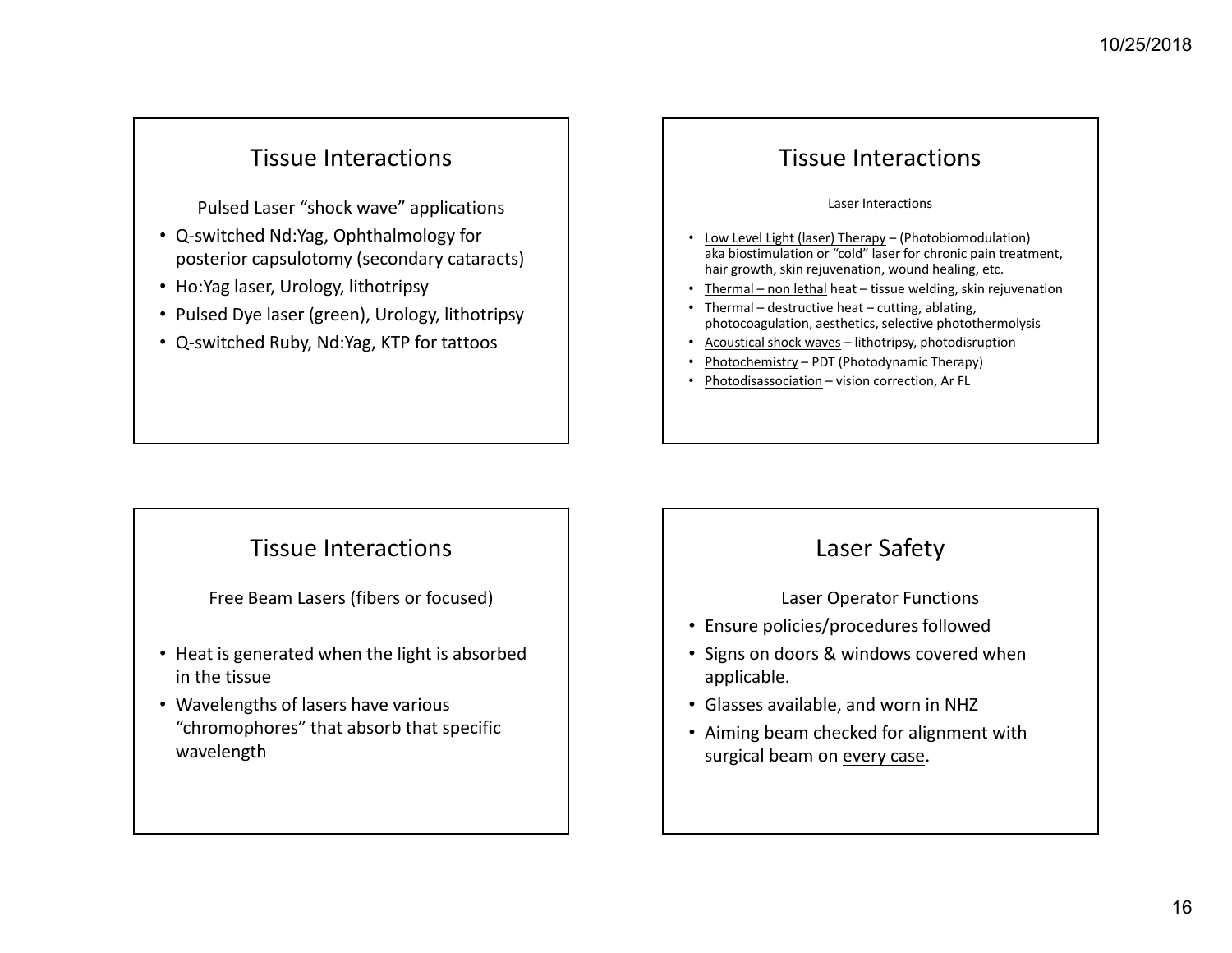#### Optical Principles

- All other things equal, smaller focal length lens results in smaller spot & smaller depth of field.
- Increasing the beam diameter (& lens) at the same focal length will result in <sup>a</sup> smaller spot.
- Shorter wavelengths may be focused to smaller spot sizes (diffraction limited spot size) than longer wavelengths, if taken to their maximum.
- Higher pulse energies and shorter wavelengths are "harder" on optics. (i.e. ArFl excimer)

# Repair / Technical

Typical CO<sub>2</sub> Laser Power Supplies

- Flowing Gas & DC Excited Sealed Tube
	- DC, HV, Low Current, <sup>~</sup> 15‐20KV, 15ma
- RF Excited
	- RF power in watts and frequency determined by mfg.
	- $-$  Power supply is "supposed" to be tuned to that specific waveguide resonator cavity.
	- RF transmitted transversely across the cavity

# Laser Safety

Suggested Hierarchy of Laser Eye Hazards:

- Pulsed Dye Yellow because of high peak powers and absorption of yellow by retina
- Infrared lasers because no aversion response
- Visible light lasers have aversion response
- $CO_{2}$ , ErYag & ArFI lasers (have lenses that focus at some short distance.) Corneal hazard.
- Ho:Yag because of divergent fiber. Corneal

### Repair / Technical

#### Output from Multi‐Line Lasers

- Max power output is sum of all wavelengths when they may be emitted simultaneously.
- Ar, Kr, CuBr lasers all multi‐line
- Single line emission will have lower power outputs than maximum multiline.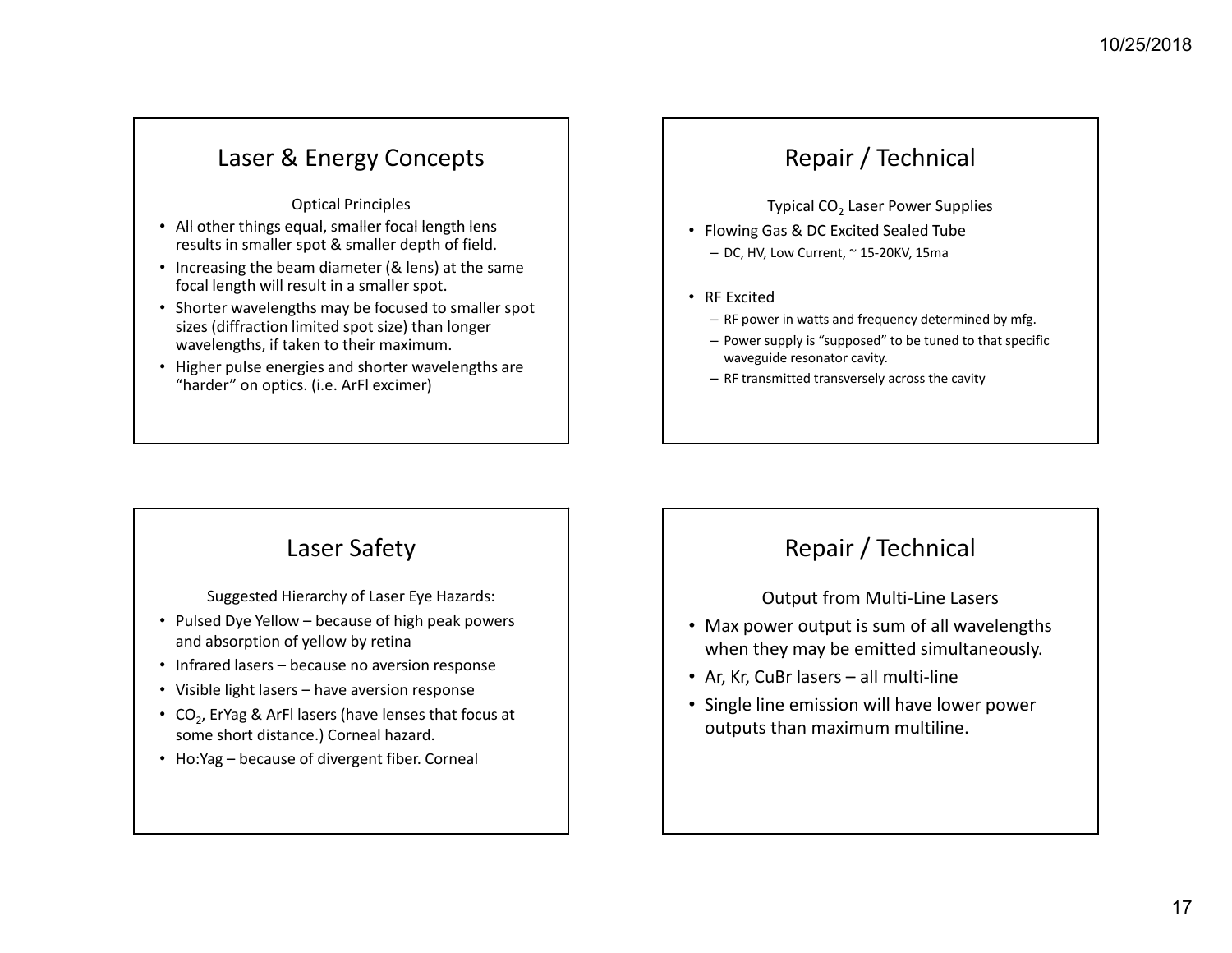### Tissue Interactions

Relevance of pure color to application

- Photodynamic Therapy (PDT) photochemistry
- Ophthalmology
- Dermatology/Aesthetic
- General Surgical free beam
- General Surgical hot tips or contact tips

# Repair / Technical

Basic Lens/Mirror Classifications

- Plano
- Concave
- Convex
- Plus combinations for both sides of lenses.

### Laser & Energy Concepts

Laser Beam Properties

- Collimated minimally divergent, like any point source of light.
- Coherent phased wave patterns, up to a certain distance from output. More important for sensing & diagnostics.
- Monochromatic narrow bandwidth lines of "color", even if multi‐line.

### Laser & Energy Concepts

Laser Beam Properties

#### • Collimation –

Probably the most important aspect for medical use because this is <sup>a</sup> "point source" of light with rays traveling parallel. Optics will focus this down to diffraction limited spot sizes (very small spots).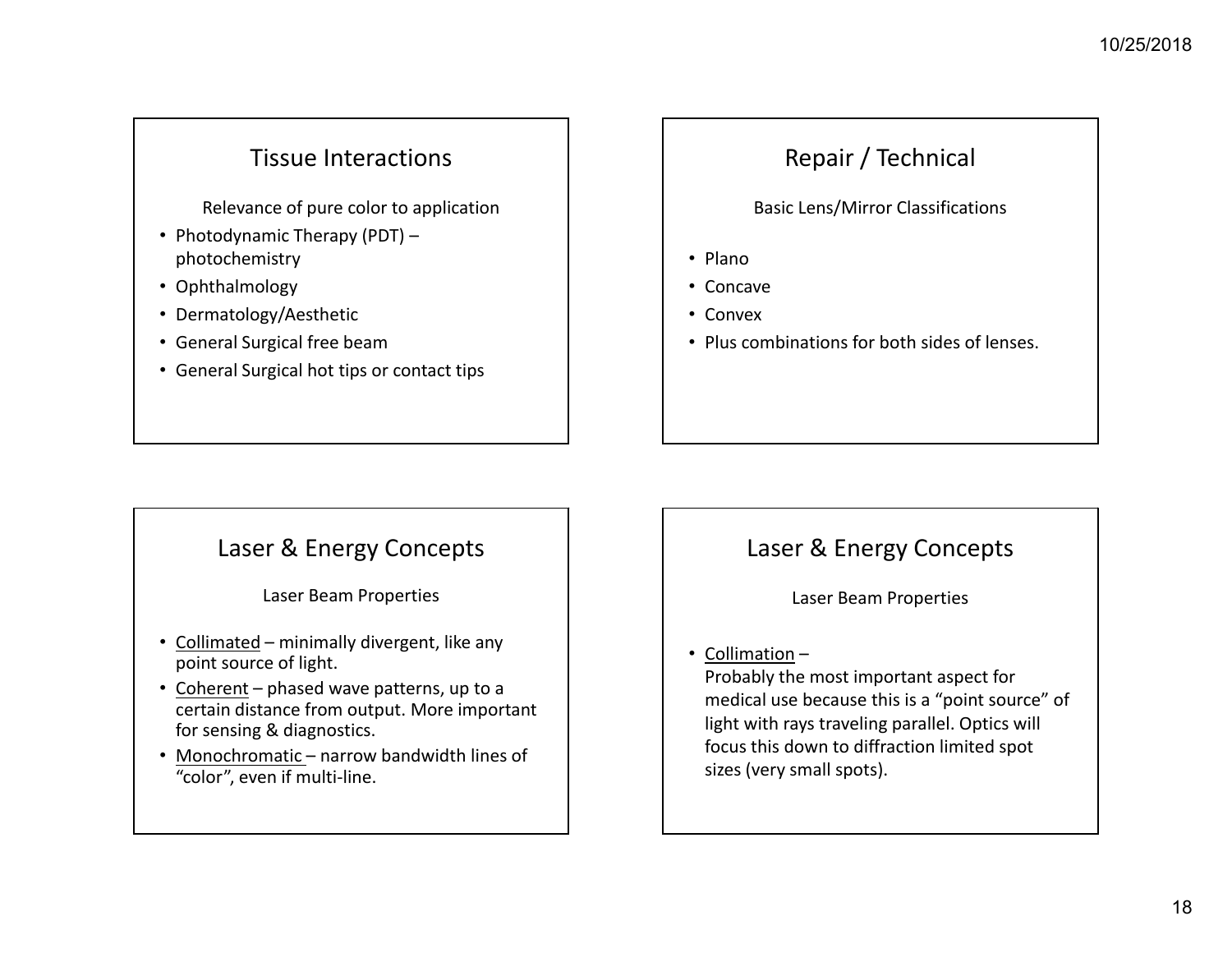Laser Beam Properties

• Collimation –

All other things being equal, the larger the diameter of the beam, the lower the divergence. Beam expanders are used to do this for transmitting laser beams over long distances (non‐medical use).

# Repair / Technical

Frequency Doubling

- Usually done on Nd: Yag lasers to change (halve) wavelength to 532nm green.
- KTP (Potassium Titanyl Phosphate) frequency doubling crystal usually used, although KDP or others may also be used.
- Usually configured as <sup>a</sup> high frequency "quasi‐ continuous" pulsed system of over 20Khz. (I.E. Laserscope KTP laser)

### Laser & Energy Concepts

Electromagnetic "Radiation"

- One of the four forces of the Universe (also strong & weak forces, & gravity)
- Spans the range from short cosmic and gamma rays to long radio waves
- Visible light is in <sup>a</sup> very narrow range from around 400‐700nm
- Measured as Angstroms, nanometers or micrometers (5320A, 532nm, .532um)

# Laser Safety

¾ Way!

Practical Safety Practices for Laser Service

- "Awareness" of hazard & possible exposure to stray & direct beams. Involves "observing & clearing" the area prior to working.
- Avoiding placing your face in direct line with the output coupler
- Exercising precaution with power supplies the greatest hazard to service people.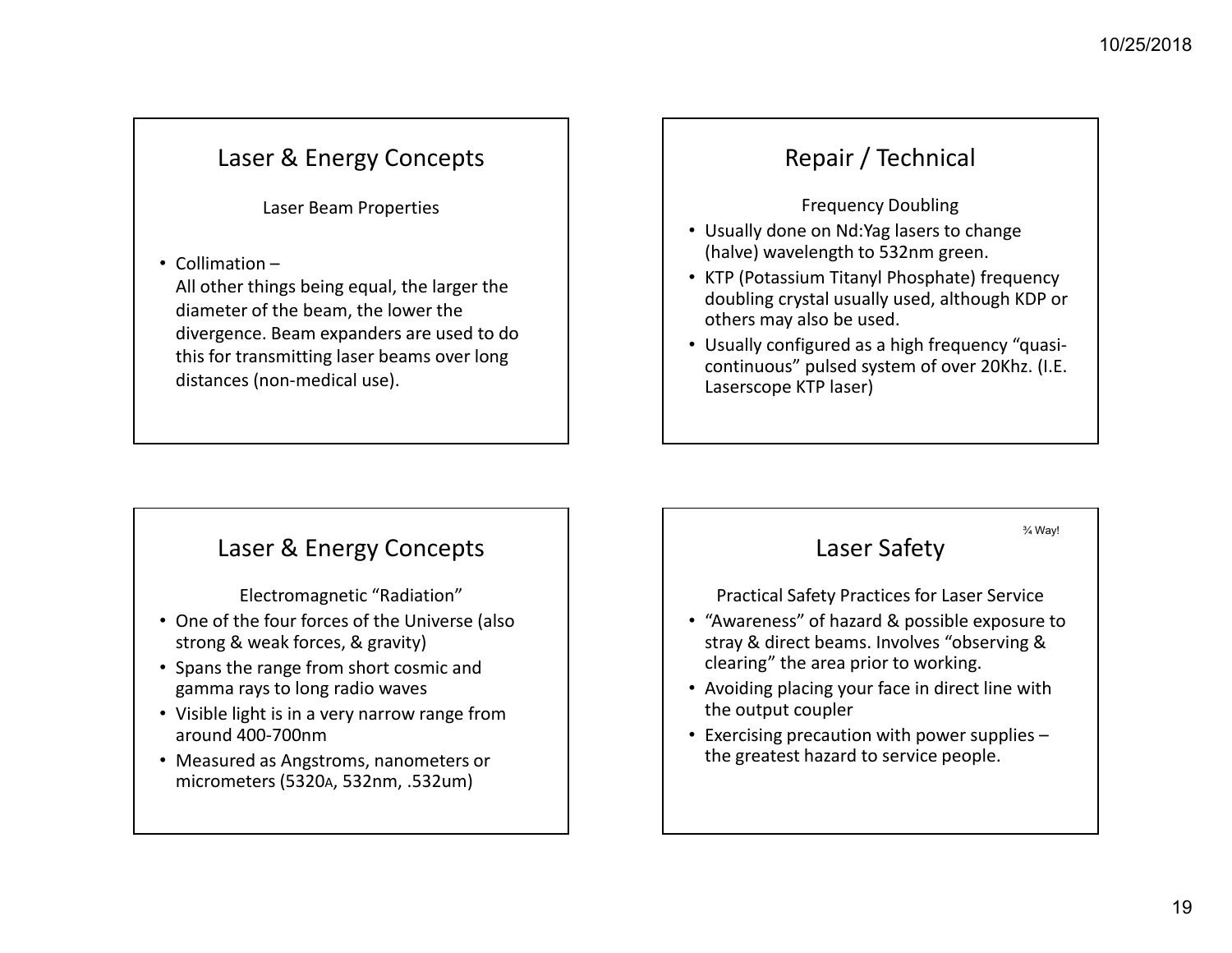# Laser Safety

Laser Protective Eyewear

- Should always be worn within the NHZ
- Does NOT guarantee protection from direct impacts from the laser beam
- Must be labeled according to the wavelengths & Optical Density (O.D. or degree of protection).
- O.D. is a logarithm. I.E  $10^4$  = OD 4, so a change from 4‐7 is <sup>a</sup> 1000 fold increase in attenuation.

# Laser Safety

Maximum Permissible Exposure (MPE)

- Maximum exposure limit for eye & skin before a burn results
- This is what actually determines the boundaries of the NHZ
- Measured & Calculated by industrial/scientific safety officers, but medical LSO's may rely on other means.

# Repair / Technical

Optics – Chromatic Aberration

- The same lens will focus different wavelengths to different focal lengths
- Focused on <sup>a</sup> surface (tissue) this can cause the aiming & surgical beams to be significantly different spot diameters.
- In the real world, this can also cause loss of coaxialness between the aiming beam and surgical laser

# Repair / Technical

Cooling Systems – CO<sub>2</sub> lasers

- Distilled water, or sometimes antifreeze solutions just to avoid problems in transportation in cold climates.
- Algae growth is biggest problem change water & add inhibitors
- Vapor locks in water pumps sometimes stop flow – purge lines.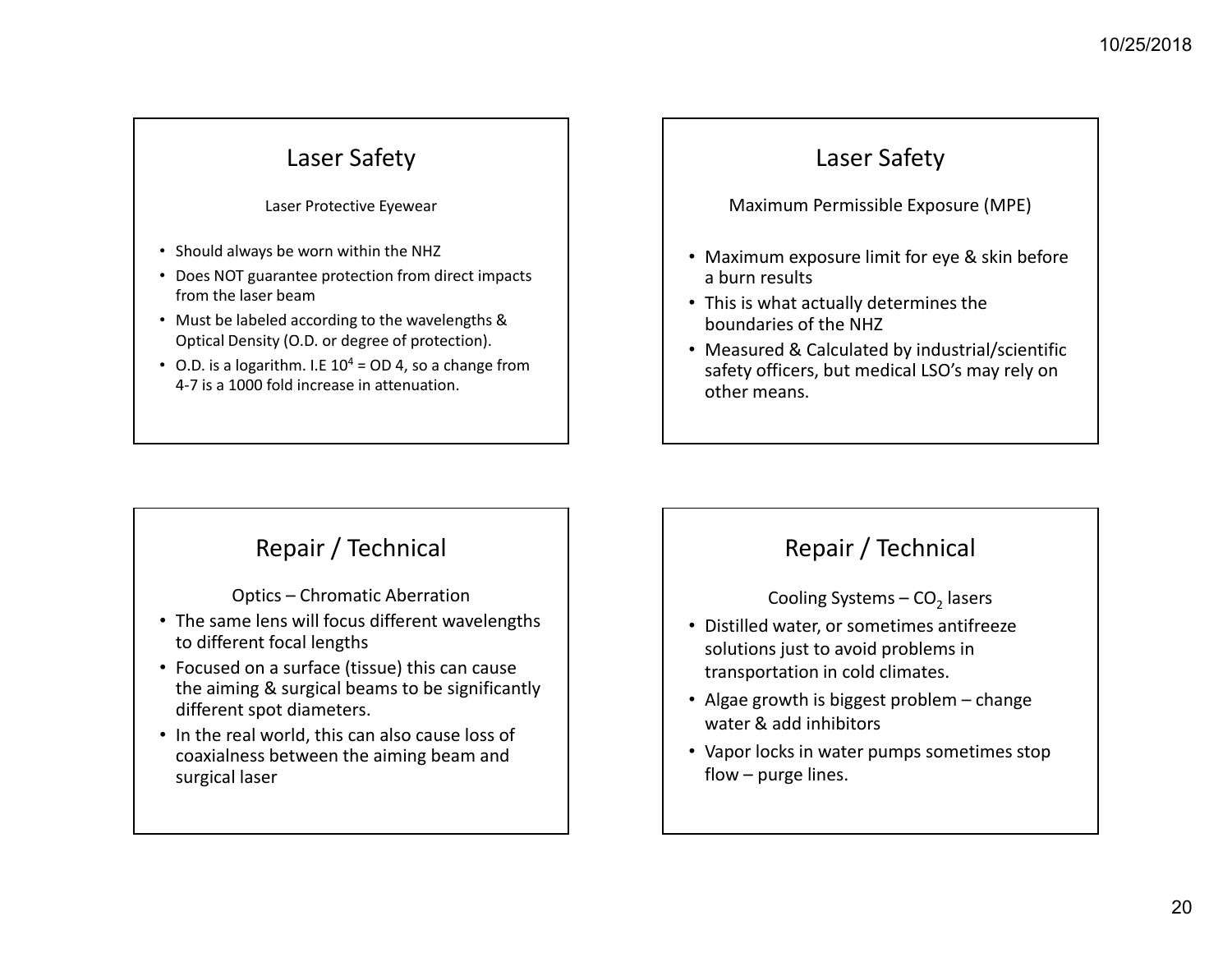Cooling Systems – lasers with 3 phase pumps (i.e. older Nd:Yag)

- Polarity of the phases controls the direction of rotation of the motor
- Impellor on pump is designed to spin one direction ensure that the phasing is correct for this – can do <sup>a</sup> "quick" test to see.
- Running the pump with incorrect phasing rotates the impellor the wrong way and can shear it from the shaft so that water flow stops.

# Repair / Technical

Cooling Ion Laser Tubes

- Some lasers have flow sensors (proteus wheel) & others may not (or may be broken).
- All have overheat sensors (thermistors) that will shut down the unit
- Forgetting to turn on the external water source is the primary reason for overheats
- Panicking & turning the flow back on just after such <sup>a</sup> shut down can crack the tube and cause extensive damage. – Let it sit untouched for <sup>a</sup> while before attempting <sup>a</sup> restart or turning on water.

### Laser Safety

#### **PREGNANCY**

• The "Radiation" referenced on Laser warning signs is not ionizing radiation and poses no threat to women in any stage of pregnancy

#### Repair / Technical

Power Supplies – Pulse Forming Networks (PFN)

- Used by lasers that typically fire <sup>a</sup> flashlamp in a pulsed manner
- I.E., Pulsed Dye, Ho:Yag, KTP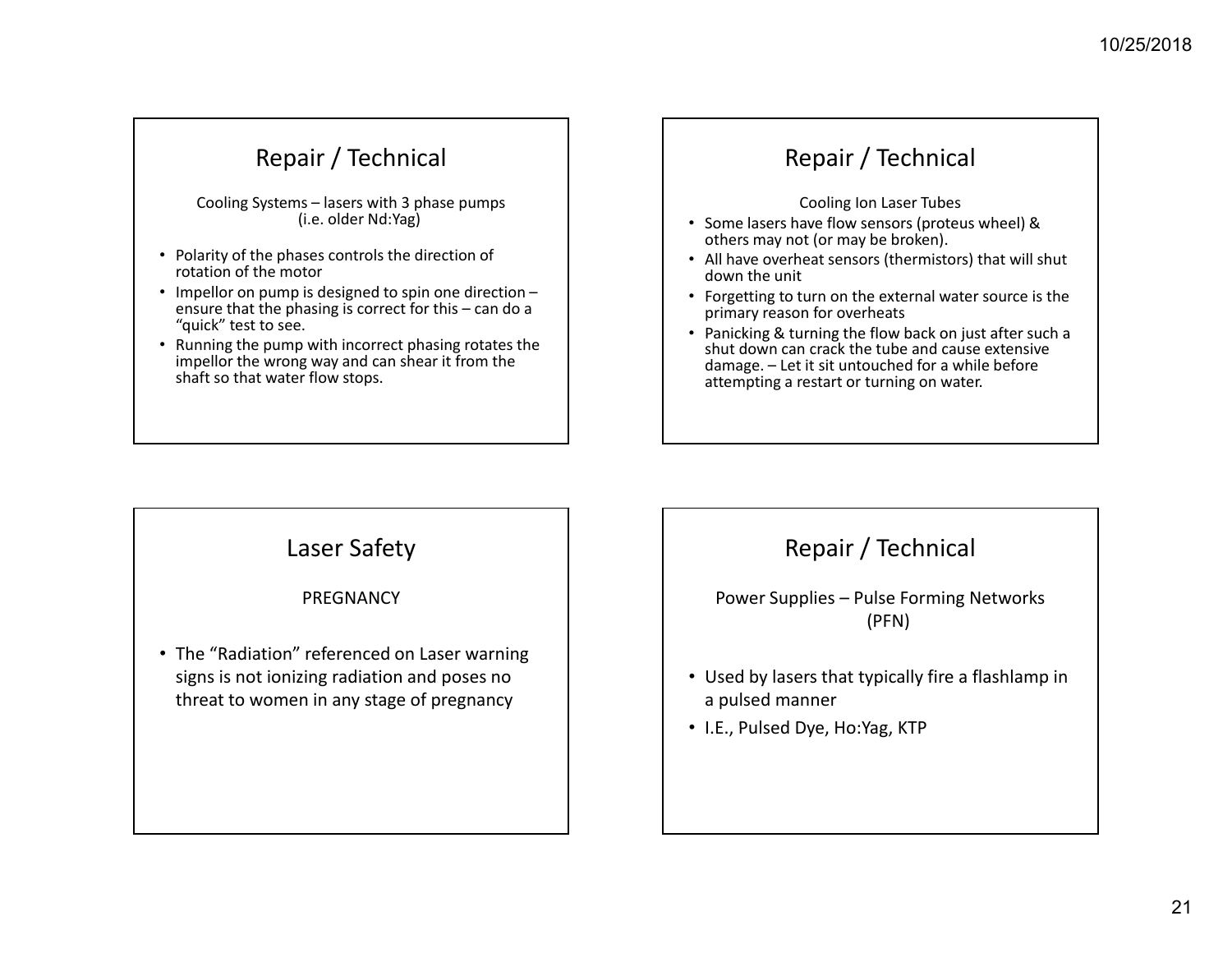Measurement of Beam Divergence

- Radian used as unit of measurement.
- Angular measure ratio of the arc length on the circumference of <sup>a</sup> circle by that angle, divided by its radius.
- At 1 milliradian, the spot would increase by 1 foot for every 1000 feet in distance.
- Typical laser divergence is 0.5 10 milliradians.

# Repair / Techical

Frequency of use and maintenance

- Some lasers should be run periodically (once per week?) or they will develop maintenance problems.
- Argon & Krypton ion lasers will because of potential overgassing in the tubes.
- Dye lasers will because of coatings of the dye & solvent on the tubes & internal optics.

### Laser Safety

Physician Credentialing for Laser

- Physicians are licensed by their state medical boards for medical practice in that state regardless of the tools used,.
- Each health care facility sets its own standards for physician laser credentialing, according to ANSI recommendations.

# Repair / Technical

Accessory Shutters & Filters

- Slip on filters over eyepieces
- Electromechanical Filters that rotate in place
	- Check for proper operation during service
	- Potential problems when firing too fast & not allowing sensor to reseat.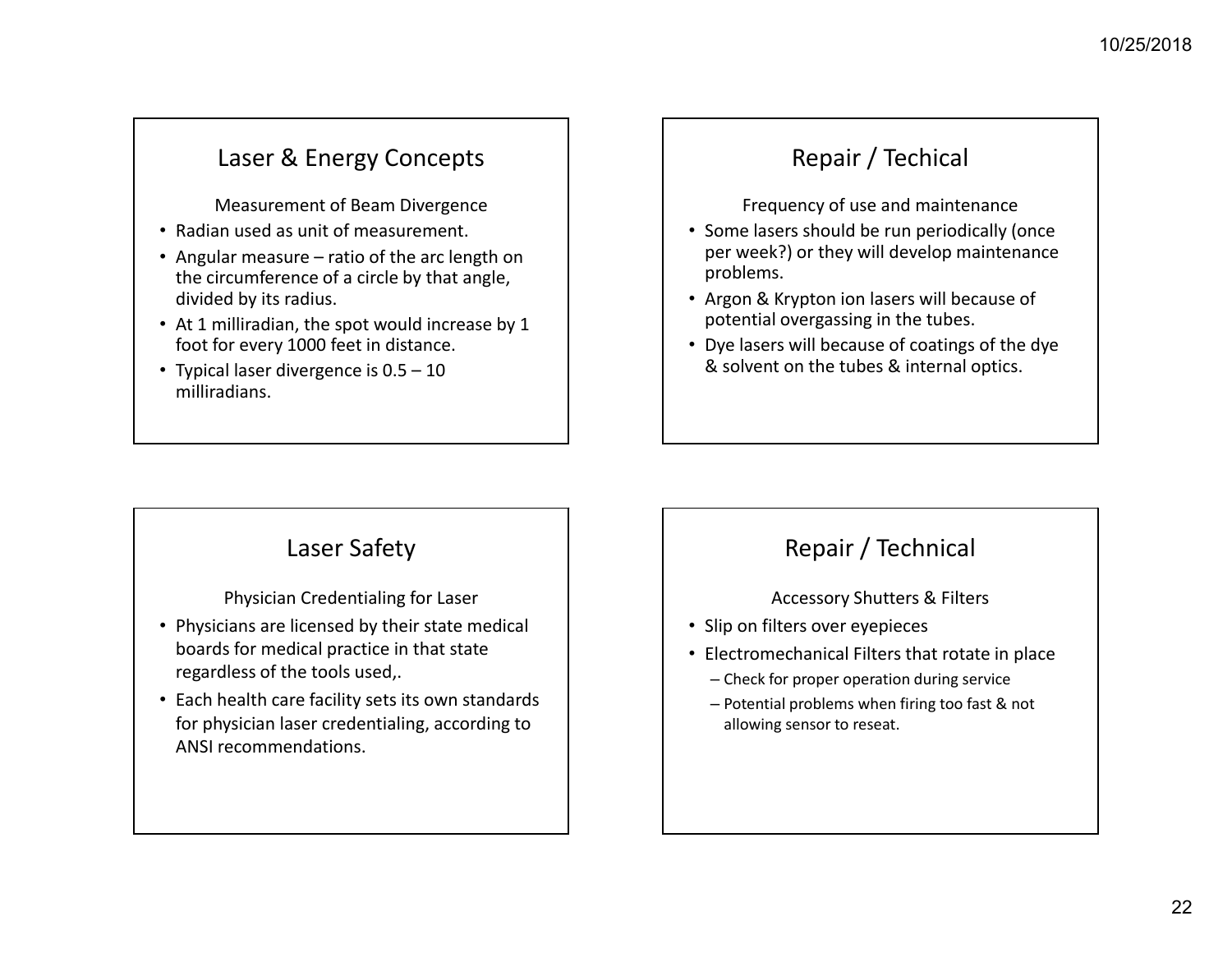#### Launch of Ophthalmic Ar or Kr into Fiber

- 3 Axis alignment (X, Y, Z)
- Depth of focus is important because you do want to cover the face of the fiber as much as possible with the beam, rather than sharply focusing it on <sup>a</sup> small point on the fiber and burning it.

# Repair / Technical

Ophthalmic Argon Spot Size Control

- Beam delivered through <sup>a</sup> slit lamp microscope
- Focusing lenses in the laser tower on the slit lamp that focus the beam
- Spot sizes from <sup>~</sup> 50u to 0.5mm
- Ophthalmologist frequently uses <sup>a</sup> handheld contact lens to allow additional deflection of the beam into the eye.

# Repair / Technical

Selective Transmission/Reflection of Colors

- Dichroic Filter allows selective transmission of wavelengths.
- Dichroic filters placed "inside" the resonator cavity will allow lasing of only that wavelength.
- Principle employed in tunable Dye laser as the Birefringent Tuner to select certain wavelengths.

# Laser & Energy Concepts

#### Active Mediums

- Nd:Yag Neodymium
- Ho:Yag Holmium
- Argon/Krypton those gases
- Ruby Chromium ion
- $CO_2$  that molecule
- KTP Neodymium
- Diode the semiconductor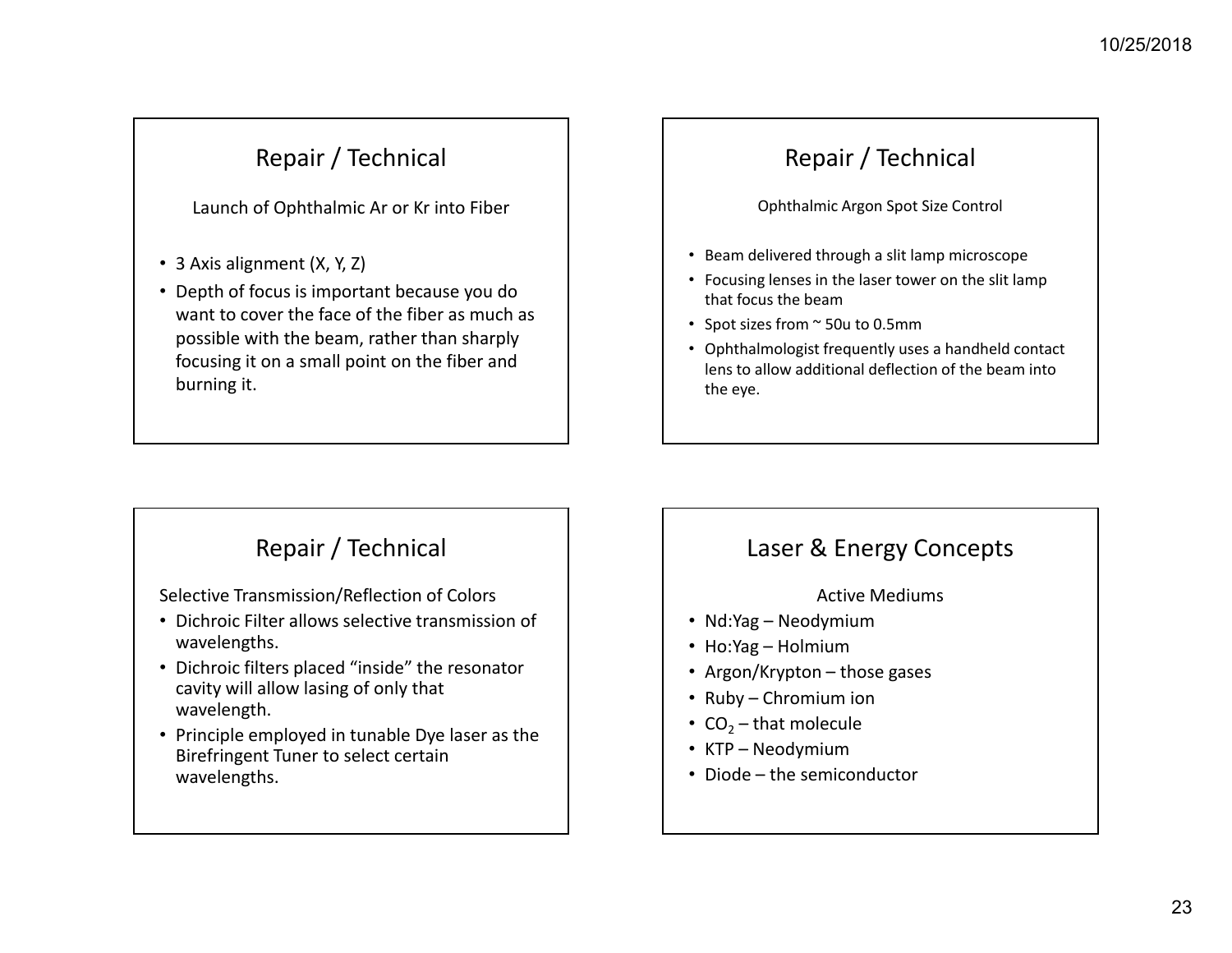# Laser Safety

#### Transmission of Light through Glass

- 300‐2800nm
- Lasers that don't transmit through glass include CO<sub>2</sub>, Er:Yag, Ar:FL, etc.
- Glass in optics of scopes & instruments afford protection to the viewer
- Window glass affords protection to outside viewers so that no coverings are required

# Repair / Technical

Optics Cleaning – desirable hierarchy Going from most gentle to roughest – levels of desperation

- Drop & Drag sheet of lens paper
- Twist & wipe folded paper in hemostat
- Roll & wipe cotton tip applicator
- Rub & Scrub cotton tip applicator

In practice, don't remove optics for cleaning unless they really need it and you can't adequately do it in place.

# Repair / Technical

#### Fiber Calibrations

- In most bare fiber surgical applications this is unimportant from <sup>a</sup> practical point of view.
- Some lasers have external pod to point and shoot and no close contact is required with fibers
- Sapphire Contact Tips or urological side‐firing fibers are NOT fired into a calibration port, or they will burn up.

### Repair / Technical

#### Fiber Calibrations

- Some lasers have sleeves into which the fiber is inserted before firing into meter
	- Glass windows on some of these & some fibers can be burned if allowed to touch the windowwhen firing
- In sterile procedures the sleeves must also be sterilized before doing the calibration & the fiber handled with sterile gloves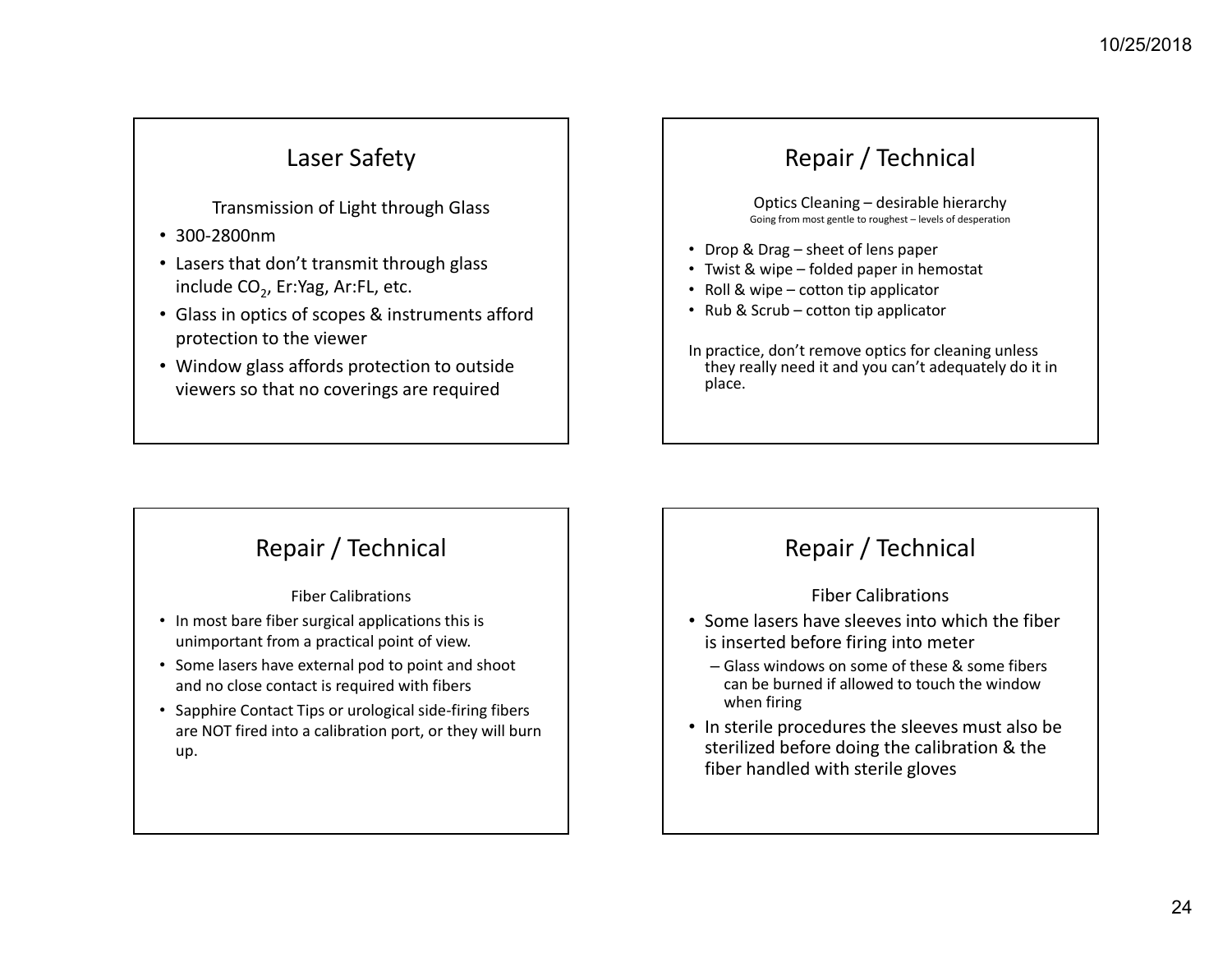Laser Calibrations

- Meter, plus various heads for various lasers
- Avoid burning face of detector with small spots
- Can be calibrated through the delivery lens, but do NOT focus it on detector – fill about 75% of the face of the detector

#### Tissue Interaction

Laser Pulsing

• Higher Flux from laser pulses result in less thermal spread (better thermal precision) from the intended target when used in such thermal applications such as skin resurfacing, hair removal, removal of surface vascular marks, fine incisions, etc.

#### Tissue Interaction

Laser Pulsing

- At even higher flux of <sup>a</sup> pulse, the result is <sup>a</sup> "non‐linear" thermal event and shock waves are produced.
- Fiber contact with object for lithotripsy
- Non‐contact "sparks" created by Q‐sw Nd:Yag for ophthalmology

| Laser Safety                                                                                                                                                                                                                                | ALMOST THERE! |
|---------------------------------------------------------------------------------------------------------------------------------------------------------------------------------------------------------------------------------------------|---------------|
| Service Training - ANSI recommendations                                                                                                                                                                                                     |               |
| • Must have laser safety training<br>• Must have laser repair training commensurate with<br>the level of work<br>• No requirements for any educational background or<br>certification<br>• No requirements for authorization or approval by |               |
| manufacturer                                                                                                                                                                                                                                |               |